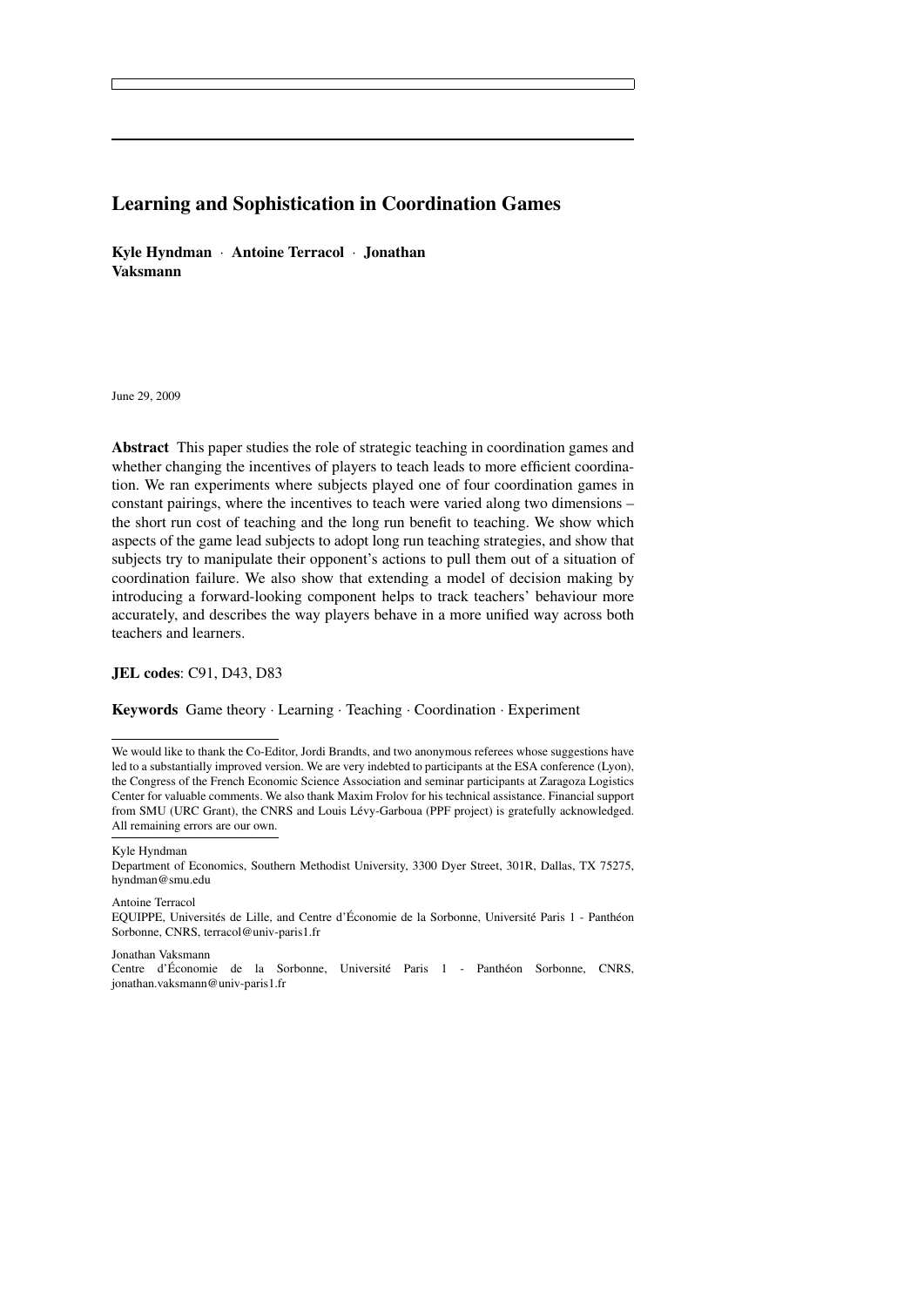### 1 Introduction

According to the original concepts of game theory, players are fully rational, which implies that in repeated games they completely anticipate the path of future play and take their actions accordingly. It is now commonly accepted that in many situations players' reasoning is more limited as their rationality might be bounded by their cognitive abilities. Several approaches introduce bounded rationality in the way players behave in repeated games. A large part of this literature — both theoretical and experimental — considers purely adaptive players.<sup>1</sup> In such learning models, players are modeled as myopic, taking actions based entirely on their past experience and under the assumption that their opponents' behaviour follows an exogenous process. Consequently, such myopic and adaptive players do not take into account the impact of their own actions on their opponents' future behaviour. In other words, according to these approaches, strategic interactions do not matter for players.

Even if full rationality might not seem reasonable in many cases, the assumption that strategic considerations do not play any role in repeated games also seems extreme in many situations. For example, Ellison (1997) studies a situation in which a single rational player is part of a large population of myopic players, with his main concern being when this lone rational player can move the population to a new equilibrium by acting non-myopically. He shows that the rational player can only move the population to a risk dominant equilibrium if he is sufficiently patient. Offerman et al (2001) has also noted that in too intricate games strategic reasoning is made very difficult and players consequently remain adaptive, but in other experimental environments, players have proven to be more sophisticated and use their actions, not only to optimize at a given time as myopic players would do but also to manipulate their opponents' behaviour in order to reach a preferable outcome in the future. In other words, players might attempt to teach their opponents.

We study teaching in coordination games. In particular, all of the games in our experiments have two Pareto rankable pure strategy Nash equilibria and one mixed strategy equilibrium. The equilibrium mixing probabilities are the same in all four games and are such that the inefficient equilibrium is risk dominant. Therefore, with myopic players we would expect frequent coordination failures.<sup>2</sup> The question we address in the present study is on the precise determinants of strategic teaching. In other words, we examine which payoff relevant elements are likely to trigger strategic behaviour from players and how it impacts the achieved outcome of a game. More precisely, teaching represents an investment according to which players might forego short-run payoffs by playing sub-optimal actions in order to manipulate their opponents and get more in the long-run by driving the outcome of a game towards the basin of attraction of a preferable equilibrium. Thus we design our games along two variables which parameterize both the short-run cost of teaching and the long-run gain of such a strategy.

<sup>&</sup>lt;sup>1</sup> In microeconomics see, among others, Fudenberg and Levine (1998), Hopkins (2002), Erev and Roth (1998), Camerer and Ho (1999), Cheung and Friedman (1997), Crawford (1995), Samuelson (1998) and Weibull (1997). In macroeconomics see Marcet and Sargent (1989), Cho et al (2002) and Cho and Sargent (2008), among others.

<sup>&</sup>lt;sup>2</sup> See, in particular, Ellison (1997), Kandori et al (1993) and Fudenberg and Levine (1998, Ch. 5).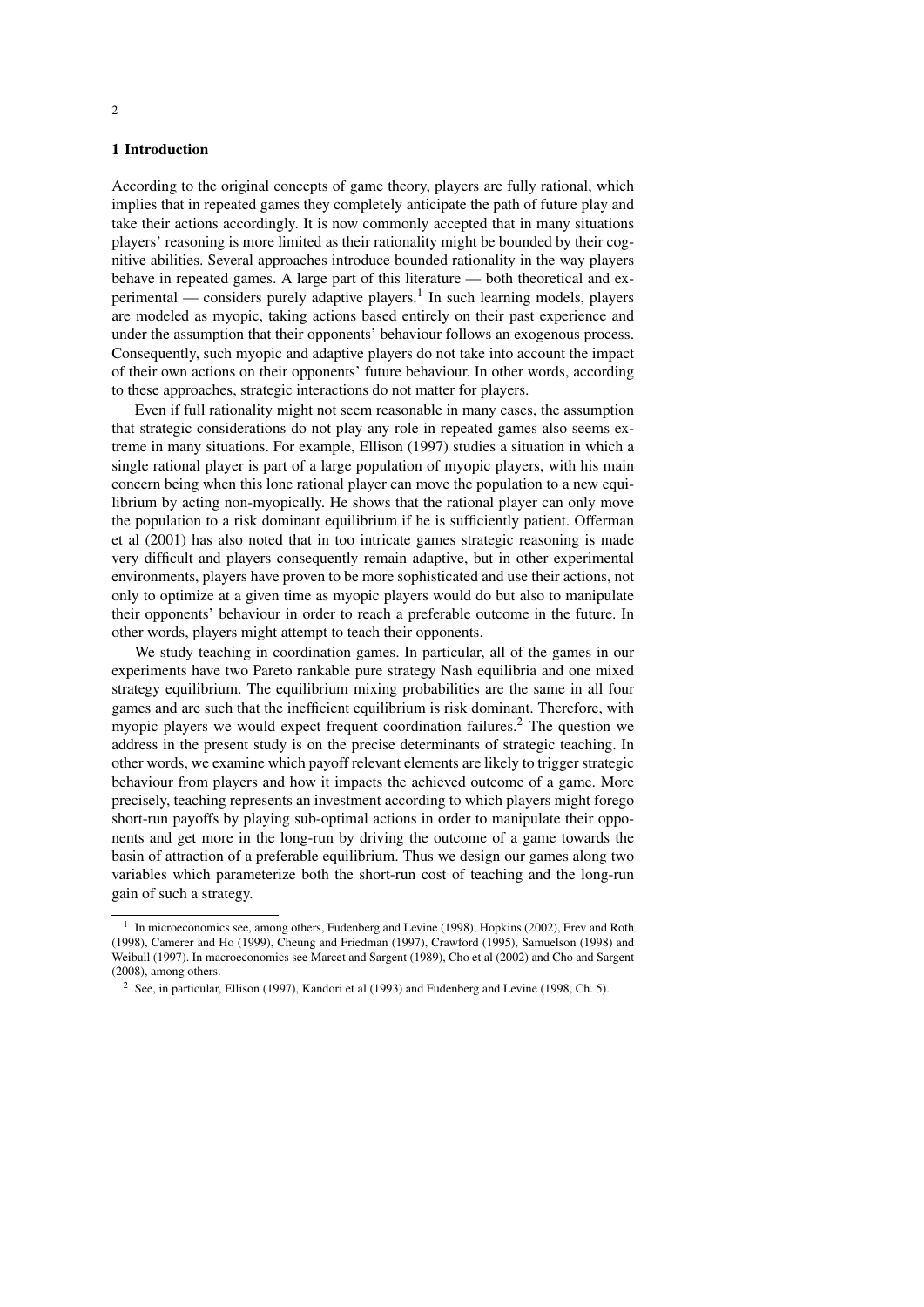To be sure, we are not the first to study strategic teaching experimentally. Ehrblatt et al (2008) and Terracol and Vaksmann (2009) identify the role of teaching on convergence to Nash equilibrium. They show that in fixed matching environments, teaching is relatively easily, which leads to higher convergence rates. On the other hand, when subjects are randomly matched or are given limited information about their opponent's payoffs, teaching is harder making convergence rare. However, neither study is particularly well-suited to inform upon which specific properties of the game are likely to cause teaches to emerge.<sup>3</sup> In the context of weak-link games, Brandts and Cooper (2006) and Brandts et al (2007) have shown that *leaders* often emerge who pull laggards out of coordination traps. In the former paper, the game is symmetric, so who the question of who *should* teach is difficult to determine, while in the latter paper, subjects within a group face different costs. Surprisingly, and unlike our results, it is not the subjects who have the lowest cost (and therefore the largest incentives to teach) that are the most likely leaders. Instead, leadership is driven by subjects with the most common cost type. Finally, in a different context, Cason et al (2008) demonstrates teaching in an indefinitely repeated game. Different from us, rather than teaching a stage game Nash equilibrium, players in their game teach an "alternation" strategy. Like us, they show that teaching changes as the degree on conflict in the game changes.

As previously mentioned, we vary the games according to the incentives of the row player to teach along two dimensions. In order to study sophistication, in addition to action choices, we also elicit beliefs of our subjects using a quadratic scoring rule. Unlike usual proxies for beliefs, we show that a subject's own action influences his stated beliefs about his opponent. This suggests that subjects believe their opponent is likely to best respond to their previously played actions, potentially making teaching possible. We term this phenomenon a *sophistication bias* in proxies for beliefs. We also show that the sophistication bias is greatest when the teaching incentives are the largest.

The above result about beliefs shows that teaching could be successful, but it doesn't show that subjects actually teach. Our next result is to demonstrate that subjects do, in fact, teach their opponent to play the Parteo efficient equilibrium when teaching incentives are strong. In contrast, when teaching incentives are weak, behaviour more closely mimics an adaptive learning rule. Beyond this, subjects' attempts at teaching are rewarded when the incentives are high — players more frequently coordinate on the efficient equilibrium and earn higher long run payoffs.

The paper is organized as follows. Section 2 introduces our games and experimental procedures. Section 3 shows that subjects converge more often to the efficient equilibrium when teaching incentives are high. Section 4 demonstrates sophistication in players' belief-formation process, while Section 5 analyses the determinants of sophistication in players' choice behaviour.

In Section 6 we consider a highly stylized empirical model which allows subjects to incorporate long run payoffs into their choice problem. Like Camerer et al (2002),

<sup>&</sup>lt;sup>3</sup> In Ehrblatt et al (2008), there is a unique, Pareto efficient Nash equilibrium, making behaviour in the absence of teaching difficult to predict. On the other hand, the game used by Terracol and Vaksmann (2009) had three pure-strategy Nash equilibria with Pareto incomparable payoffs, making more than one teaching action quite likely.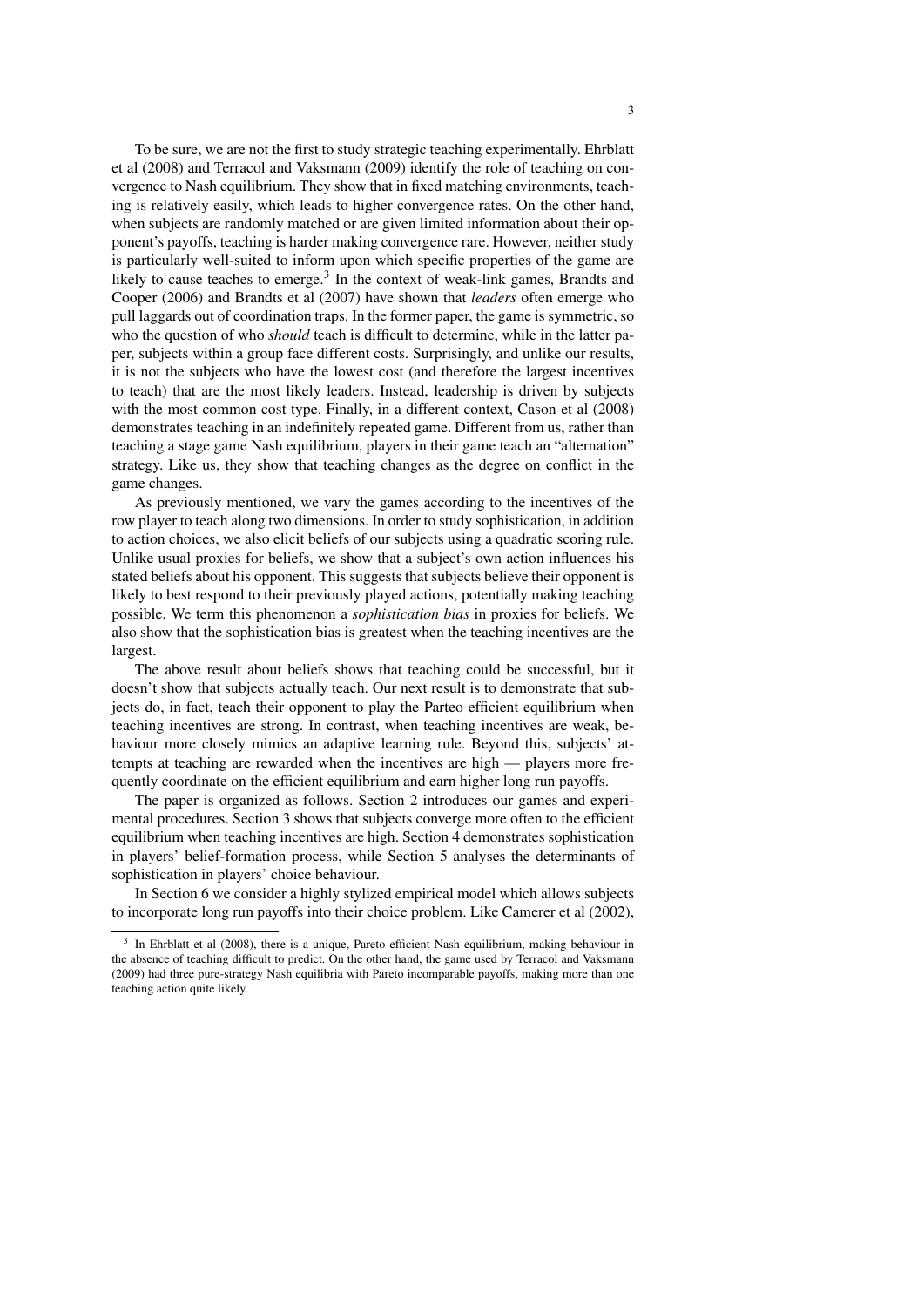our model presumes that sophisticated players believe that they can influence the actions of their opponent by repeatedly taking the same action. However, we differ in one important aspect. In their model, if a sophisticated player knows with certainty the learning parameters of his myopic opponent, then if teaching starts it can be expected to continue forever. We view teaching as a higher order learning process in which potential teachers learn about how quickly followers learn. In such a model, teachers could conceivably stop teaching after a number of periods if their opponent has not yet "caught on".<sup>4</sup> Our results show that when teaching incentives are high, subjects do incorporate long run payoffs and that our sophisticated model substantially outperforms the model with only myopic decision makers.

Finally, Section 7 concludes the paper.

### 2 Experimental Design

### 2.1 Games & Incentives

In order to examine the emergence of teaching, we conducted a number of experimental sessions. In particular, inexperienced subjects were brought into the experimental laboratory at the University of Paris 1 Panthéon-Sorbonne<sup>5</sup> and were asked to play one of the games in Figure 1 for a total of 20 periods. In order to give teaching the best shot at emerging, subjects were put in fixed pairs, and this information was clearly stated in the instructions. Before each experimental session began, subjects were randomly assigned the role of either a row or a column player and were told that they would remain in that role for the entire duration of the experiment. Payoffs were denominated in experimental currency units and were converted into Euros at the conclusion of the experiment, which generally lasted one hour or less. Subjects earned, on average,  $\epsilon$ 14.1 for their participation.<sup>6</sup> A translation from the original French instructions given to the subjects can be found in an appendix at the end of the paper. In addition, subjects received an oral summary of the experimental conditions detailed in the instructions and questions were answered before the experiment began.

Figure 1 shows the games used in the experiment. Table headings are explained below in the text. Notice that all of our games have two pure-strategy Nash equilibria and one mixed-strategy Nash equilibrium. In these games, the pure strategy equilibria are Pareto rankable, both players strictly prefer the equilibrium  $(X, X)$  to the equilibrium  $(Y, Y)$ . The mixed strategy equilibrium was  $\{(0.8, 0.2); (0.8, 0.2)\}\)$ . These kind of games are typically characterized by coordination failure and we will emphasize the determinants of strategic behaviour which might overcome this issue. Note that one desirable feature of our design is that, since all four games have the same mixed strategy equilibrium, their basins of attraction under adaptive learning must be largely

<sup>4</sup> That teachers might give up has been documented by Ehrblatt et al (2008). Such behaviour is also present in our data.

<sup>&</sup>lt;sup>5</sup> For conducting the experiment we used the experimental software 'Regate' (Zeiliger, 2000).

<sup>6</sup> Throughout the paper, all payoffs are denominated in experimental currency units. The conversion factor was ECU100  $=$   $\in$  2.1.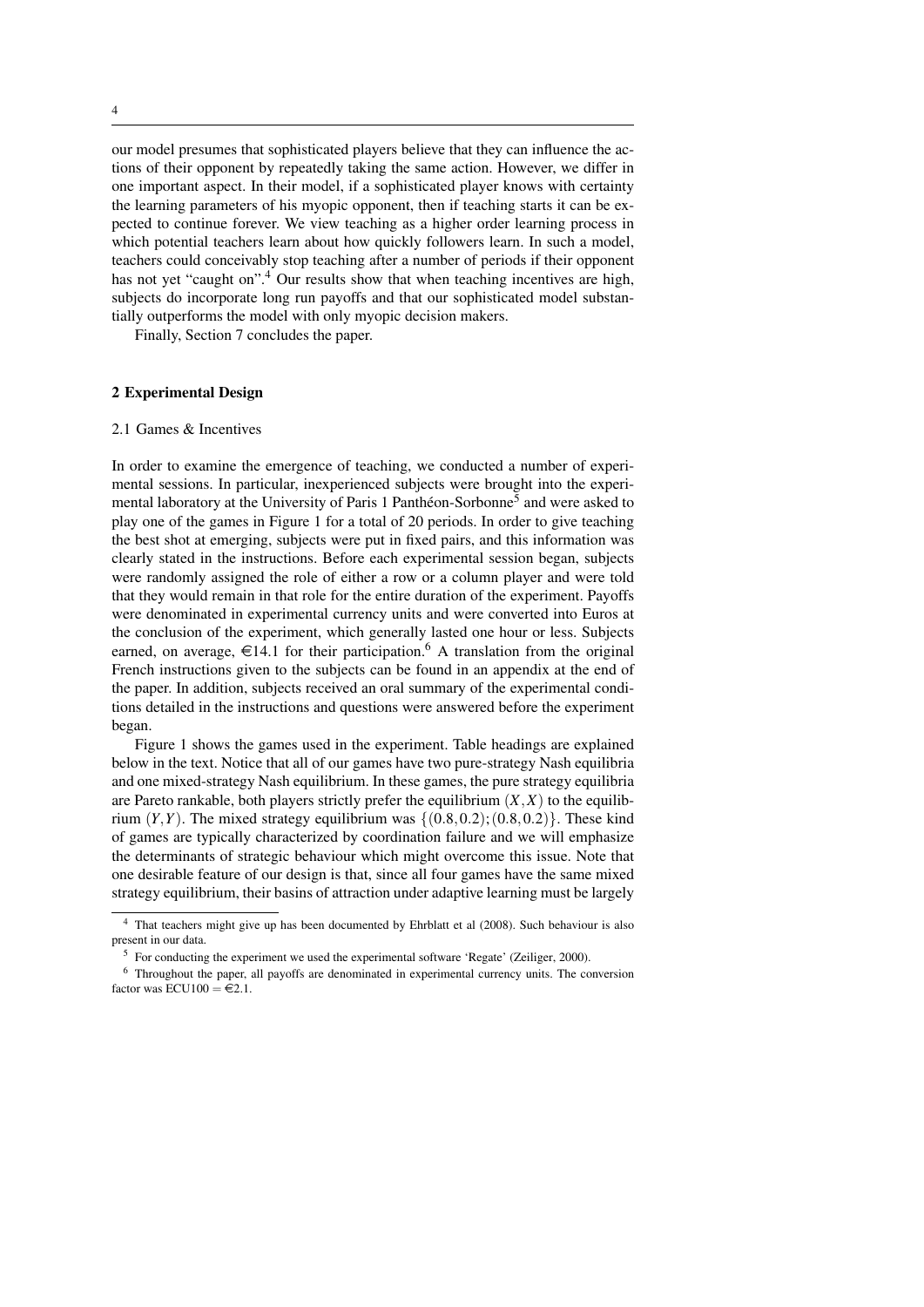unchanged. Therefore, any differences across games in terms of coordination cannot be attributed entirely to adaptive behaviour.

Fig. 1 Payoff Matrices Used In The Experiments

|   | $TP_h/TC_\ell$        |       |   | $TP_h/TC_h$      |       |
|---|-----------------------|-------|---|------------------|-------|
|   | X                     | γ     |   | X                |       |
| X | 40,45                 | 8,37  | X | 40, 45           | 0.37  |
| Y | 39,0                  | 12,32 | Y | 37,0             | 12,32 |
|   |                       |       |   |                  |       |
|   | $TP_{\ell}/TC_{\ell}$ |       |   | $TP_{\ell}/TC_h$ |       |
|   | X                     | V     |   | X                |       |
| Χ | 20,45                 | 8,37  | Χ | 20,45            | 0,37  |

It is natural to expect a teacher to try to teach his way to the Pareto optimal Nash equilibrium,  $(X, X)$ . Likewise, in the absence of teaching, it is natural to expect frequent play of the risk-dominant equilibrium,  $(Y, Y)$ .<sup>7</sup> In order to systematically study teaching, we originally conjectured that two parameters that would affect teaching can be used to describe coordination games. Each of the games employed, therefore, varies one of these parameters which we now explain in some detail. More precisely, teaching is best thought of as an investment: the successful teacher will incur shortrun costs in order to obtain a long-run gain. Therefore, the games were designed to vary either the short-run cost or the long-run gain. Note, however, that in order to study teaching, we also need teachers to be paired with subjects who are capable of being taught (*e.g.,* an adaptive learner). In order to do this, in all of our games we kept the payoffs to the column player fixed and, moreover, the incentives that the column player had to engage in long-run behaviour were always lower than those of the row player. As for the row players, their incentives to teach were varied from low to high in each of two dimensions which we now discuss.

First, consider the short-run costs associated with teaching: by playing *X* when he believes that his opponent will play *X* with probability *p*, player *i*, *i* = *r*, *c*, incurs a *teaching cost* (TC), given by

$$
E_i^Y(p) - E_i^X(p) = \theta_i \cdot (p^* - p)
$$

where  $E_i^a(p)$  is player *i*'s expected payoff from taking action *a*,  $a = X, Y$ , given a belief of *p*,  $p^*$  is the equilibrium mixing probability (*i.e.*,  $p^* = 0.8$ ) and, denoting  $\pi_i(a, a')$  player *i*'s payoff when he plays *a* and his opponent plays *a*', we have:

$$
\theta_i = \pi_i(X, X) - \pi_i(X, Y) + \pi_i(Y, Y) - \pi_i(Y, X)
$$

Thus,  $\theta$  indexes a player's teaching cost and can be called the teaching cost parameter. The teaching cost is thus a penalty attached to playing a teaching action despite the

<sup>7</sup> Refer to the citations mentioned in Footnote 2 for theoretical justification. The experiments of Battalio et al (2001) documented frequent play of the inefficient equilibrium. In weak link games, van Huyck et al (1990), Knez and Camerer (1994, 2000), Brandts and Cooper (2006), Brandts et al (2007) and Chaudhuri et al (2009), among others, showed frequent play of inefficient equilibria.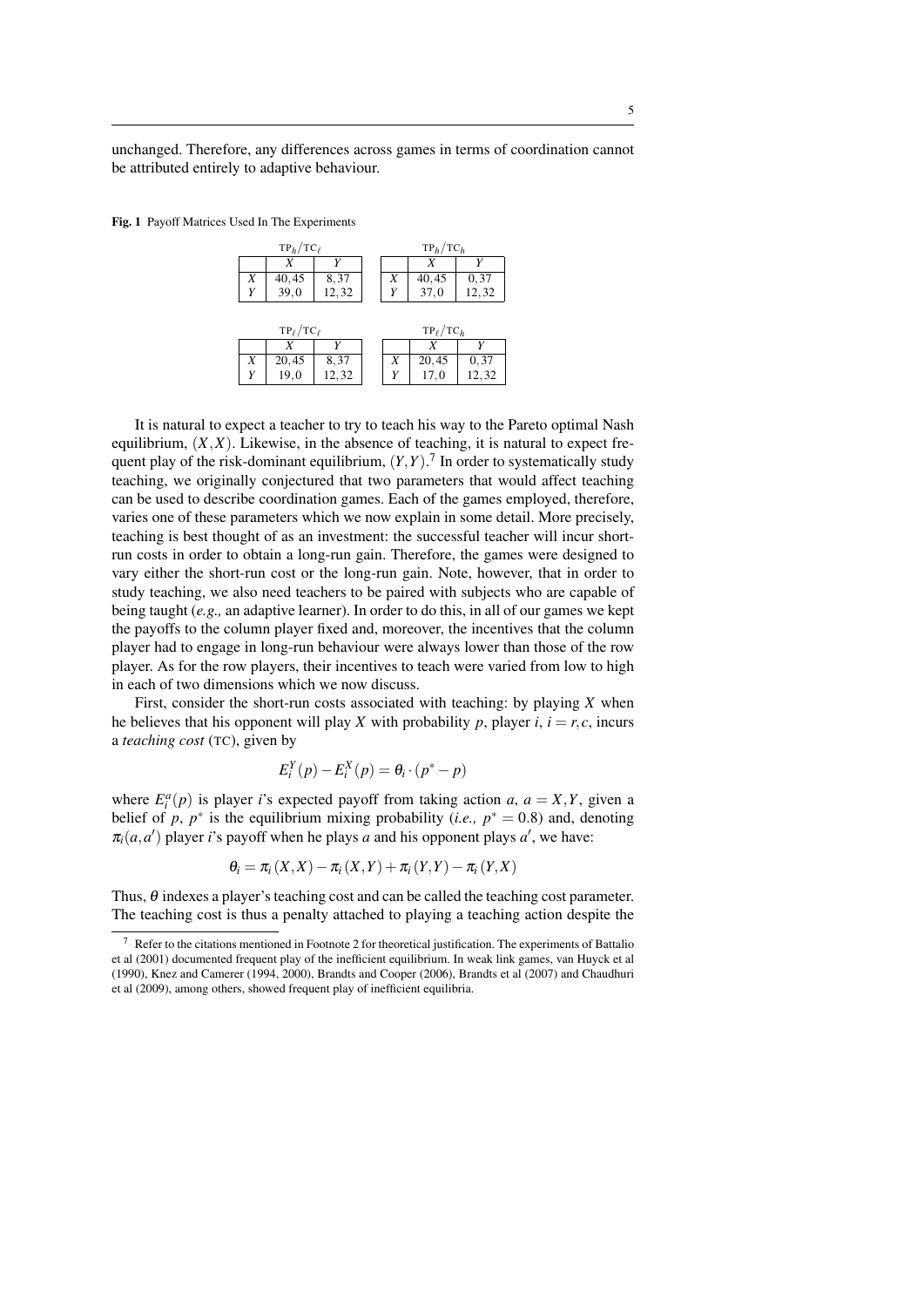fact that it is not a best response to static beliefs. We expect teaching to be negatively correlated with the teaching cost parameter since higher short-run costs of teaching should focus attention on static profit maximisation.

Next consider the long-run return on investment. By successfully teaching, the game converges to  $(X, X)$ . So teaching implies playing X and facilitates the emergence of the good equilibrium  $(X, X)$ , even though playing *Y* would be a best response but would facilitate the emergence of the bad equilibrium (*Y*,*Y*). Therefore, we will measure the *teaching premium* (TP) as the percentage increase in payoffs going from the bad to the good equilibrium. That is, the teaching premium parameter for player *i* is:

$$
\psi_i = \frac{\pi_i(X,X) - \pi_i(Y,Y)}{\pi_i(Y,Y)}
$$

and we expect the teaching premium parameter to be positively correlated with teaching since a higher teaching premium implies a higher long-run reward from teaching.

We ran four different games varying the size of the teaching cost and the teaching premium parameters, High or Low, for the row player. In order to encourage column players to remain passive, we kept their teaching incentives constant and substantially weaker than for the row player. We expect row players, particularly when the incentives are strong, to take the role of a teacher. We summarize the experimental games in Table 1.

Table 1 Summary of Experimental Games

| Game                  | $\psi_r$ | $\theta_r$ | $\psi_c$ | $\theta_c$ | #Subjects |
|-----------------------|----------|------------|----------|------------|-----------|
| $TP_h/TC_\ell$        | 2.33     |            | 0.41     | 40         | 34        |
| $TP_h/TC_h$           | 2.33     | 15         | 0.41     | 40         | 32        |
| $TP_{\ell}/TC_{\ell}$ | 0.67     |            | 0.41     | 40         | 38        |
| $TP_{\ell}/TC_h$      | 0.67     | 15         | 0.41     | 40         | 30        |

*Remark 1* Observe that what we call the teaching cost is simply what Battalio et al (2001) have called the "optimization premium". These authors focus on adaptive (myopic) behaviour in  $2 \times 2$  coordination games with Pareto rankable equilibria and find that the lower is the optimization premium, or in our view, the lower is the teaching cost, the more efficient is coordination. Although Battalio et al (2001) consider a random matching environment which mitigates the incentives to teach, their games confound the optimization and teaching premia; in particular, as they lower the optimization premium from game to game, they simultaneously increase the teaching premium, potentially making attribution of cause problematic. In our experiments, we try to isolate both of these effects separately. Moreover, our fixed-pairs matching protocol should give our subjects pause to consider the long-run benefits of teaching in our terminology, the teaching premium — and so we also look for sophistication in subjects' behaviour by studying a particular forward-looking model of decision making (see Section 6).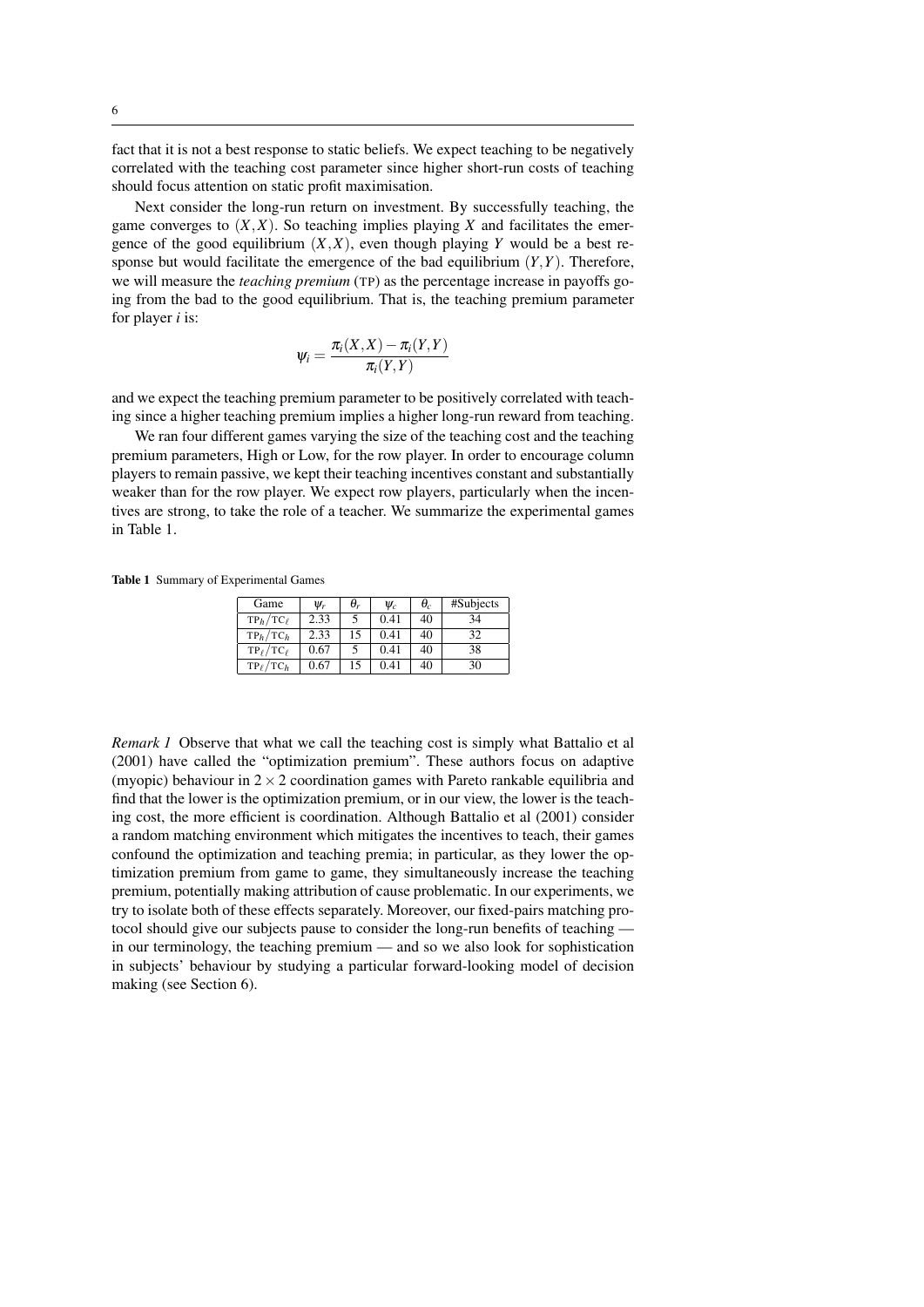# 2.2 Belief Elicitation

In this study, among other things, we aim to perform a detailed examination of players' propensity to play sub-optimal actions during a possible teaching phase. In order to do this, we must elicit players' beliefs to precisely determine their best response at each time. In each round, before choosing their action, subjects also reported their beliefs about the likely action of their match in that round. Beliefs were rewarded for accuracy according to a quadratic scoring rule, which should induce truth-telling if subjects are risk neutral.<sup>8</sup> The exact parameterisation of the QSR used can be found in the experimental instructions. As usual in this kind of design, we tried to keep the reward for reporting beliefs small in comparison with the payoffs associated to the game so that players could not use their belief payoff as a "hedge" against potentially low stage-game payoffs.

At the end of each round, subjects were informed about the action of their opponent, their game payoff, their prediction payoff and the game payoff of their opponent for the current round. When deciding in a given round, subjects could always see on their screen the entire history of actions and stage game payoffs as well as their predictions in earlier rounds, although they could not see their prediction payoffs from earlier rounds.

## 3 Summary: Convergence & Coordination

We begin our analysis of the experimental results with a brief look at the outcomes of the games that our subjects played. Specifically we look at how well coordinated subjects' actions were, including whether or not they converged and, if so, which equilibrium they converged to.

Table 2 tabulates the number of groups that converged to each of the pure equilibria as well as those who did not converge. We will say that the game converged to a pure strategy Nash equilbrium if both players chose their part of the Nash equilibrium for *at least* 3 consecutive periods before the end of the game (*e.g.,* periods 18, 19 and  $20$ ).<sup>9</sup> For each game, we also conduct a proportions test to see whether there is a difference in convergence to the efficient equilibrium vs. the inefficient equilibrium. For the game  $TP_h/TC_\ell$ , three times as many groups converge to the efficient equilibrium as do to the inefficient equilibrium. Moreover, this difference is significant at the 5% level. A similar result holds for the game  $TP_\ell/TC_\ell$ , though the difference is only significant at the 10% level. Notice that only in the game least conducive to teaching

<sup>8</sup> Several studies (e.g. Offerman and Sonnemans (2001), Nyarko and Schotter (2002)) indicate that subjects report their true beliefs when incentivized by the Quadratic Scoring Rule. Rutström and Wilcox (2004), however, finds that an intrusive scoring rule for belief elicitation affects people's behaviour. More recently, Costa-Gomes and Weizsäcker (2008) report that subjects choose actions in one-shot games assuming a very low level of rationality of their opponent, but that their beliefs are generally more sophisticated. In the language of level-*k* theory, subjects play according to L1 but report L2 beliefs.

<sup>9</sup> We will also allow games with a final period deviation by one of the players to be considered convergent, but in such cases we require that both players chose the Nash action for 5 or more periods before the final period deviation.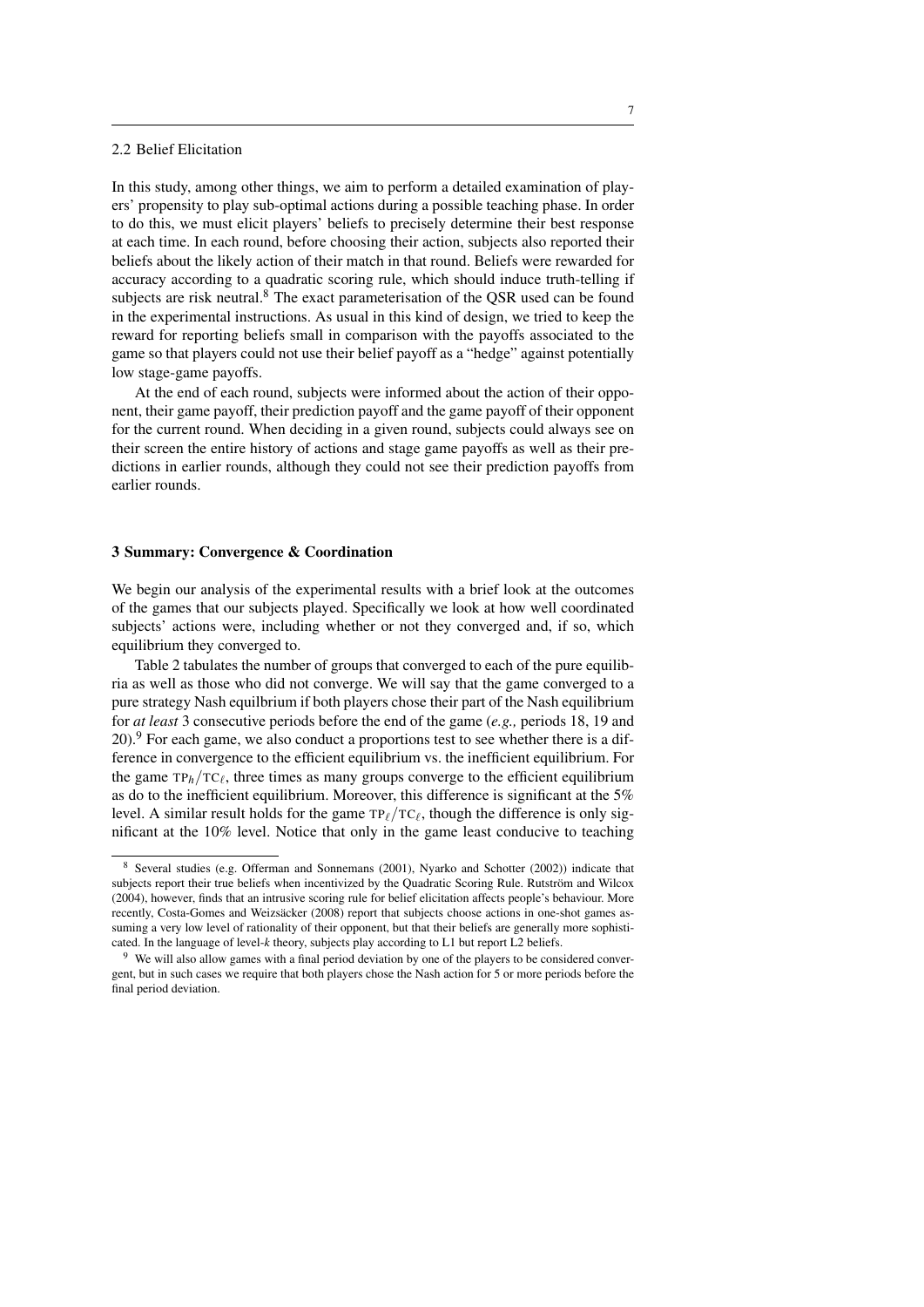$(i.e., TP<sub>ℓ</sub>/TC<sub>h</sub>)$  do more groups converge to the inefficient equilibrium, although the difference is not statistically significant.

Table 2 Tabulating convergence in our games

|        | $TP_h/TC_\ell$ | $TP_h/TC_h$                                       | $TP_{\ell}/TC_{\ell}$ | $TP_{\ell}/TC_h$ |
|--------|----------------|---------------------------------------------------|-----------------------|------------------|
| (X, X) | $Q^{**}$       |                                                   | Q∗                    |                  |
| (Y, Y) |                |                                                   |                       |                  |
| N.C.   |                |                                                   |                       |                  |
|        |                | ** significant at $5\%$ ; * significant at $10\%$ |                       |                  |

As teaching is *per se* a dynamic strategy, Table 3 shows the average frequency subjects coordinated on  $(X, X)$  and  $(Y, Y)$ , respectively, in the first 10 and in the last 10 periods. As can be seen, for the game  $TP_h/TC_\ell$  our subjects played the Pareto efficient equilibrium more frequently in the latter half of the game, while for the games  $TP_\ell/TC_h$  and  $TP_h/TC_h$  they played the Pareto *inefficient* equilibrium significantly more frequently in the latter half of the game. Interestingly, we see that despite the weak incentives to teach, subjects in the TP $_{\ell}/TC_{\ell}$  game managed to play the Pareto efficient equilibrium approximately 45% of the time — even in periods  $1 - 10$ , they played it 44% of the time.

Table 3 An Examination of Successful Coordination

|                                                           | $TP_h/TC_\ell$              | TP <sub>h</sub> /TC <sub>h</sub> | $TP_{\ell}/TC_{\ell}$          | $TP_{\ell}/TC_h$ |
|-----------------------------------------------------------|-----------------------------|----------------------------------|--------------------------------|------------------|
| $(X,X)_{1-10}$                                            | 0.300                       | 0.375                            | 0.437                          | 0.327            |
| $(X,X)_{11-20}$                                           | 0.471                       | 0.425                            | 0.463                          | 0.327            |
| paired t-test                                             | $1.84*$                     | 1.14                             | 0.43                           | 0.00             |
| $(Y, Y)_{1-10}$                                           | 0.253                       | 0.231                            | 0.274                          | 0.267            |
| $(Y, Y)_{11-20}$                                          | 0.235                       | 0.319                            | 0.284                          | 0.487            |
| paired t-test                                             | 0.38                        | $1.78*$                          | 0.14                           | $2.55***$        |
| $\sim$ $\sim$ $\sim$<br>$\sim$<br>الماسي المسترد المستنبذ | . .<br>$\sim$ $\sim$ $\sim$ |                                  | $\sim$<br>$\sim$ $\sim$ $\sim$ |                  |

<sup>∗</sup> 10% level of significance; ∗∗ 5% level of significance; ∗∗∗ 1% level of significance. For each statistic the number of observations is the number of pairs in each game, i.e. respectively 17, 16, 19 and 15 for games  $TP_h/TC_\ell$ ,  $TP_h/TC_h$ ,  $TP_\ell/TC_\ell$  and  $TP_\ell/TC_h$ .

Finally, if we look at the frequency of efficient coordination (*i.e.,* the fraction of times players coordinated on  $(X, X)$ , conditional on playing  $(X, X)$  or  $(Y, Y)$ ), we see that this fraction is significantly higher for the game  $TP_h/TC_\ell$  than for the game TP<sub>l</sub>/TC<sub>h</sub> in the second half of the game ( $z = 1.711$ ,  $p = 0.097$ ). In no other cases was there a significant difference. That is, at least when the discrepancy between teaching incentives is particularly large, players are significantly more able to overcome the coordination failure and more often reach the Pareto efficient equilibrium.

Thus, the above-mentioned results on coordination across games are broadly consistent with our conjectures about players' teaching incentives. Moreover, remember that, as we said in Section 2, these differences in the equilibria achieved are hard to rationalize under the perspective of purely adaptive learning since, because of the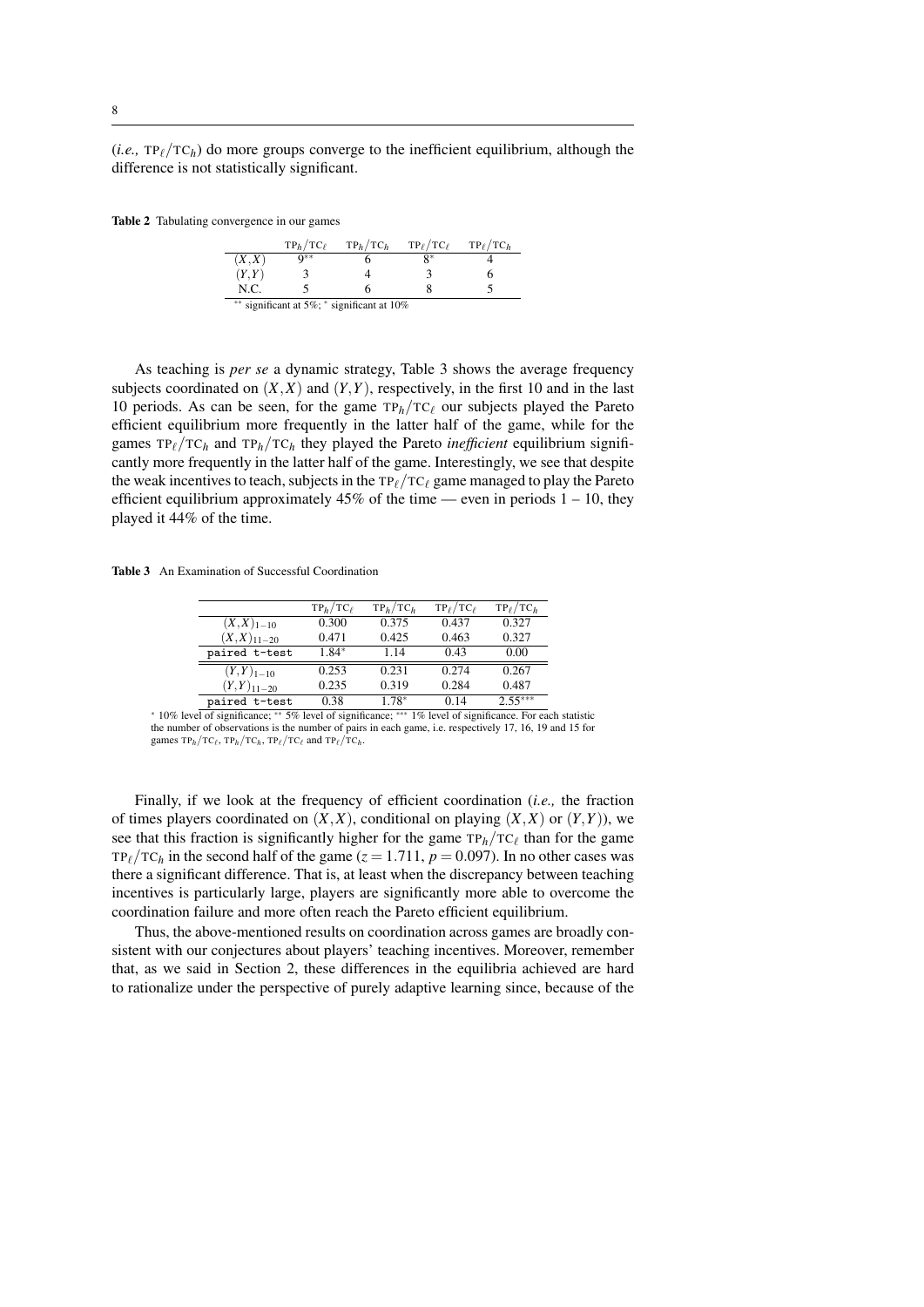symmetry in the (pure and mixed) equilibrium structures of our games, we do not expect the forces that drive players' behaviour under these approaches to make different outcomes emerge. We believe that these descriptive results suggest a more sophisticated view of players' behaviour, that we will precisely examine in the rest of the paper.

### 4 Do Subjects View Their Opponents as Being Capable of Learning?

The above results show that when teaching incentives are high, players are more likely to converge to the Pareto efficient equilibrium, while when teaching incentives are low, they are more likely to converge to the Pareto inefficient equilibrium. We now seek to show that these differences can be explained by differences across treatments in the degree of strategic teaching. Note that successful teaching requires a partner who is capable of learning and a teacher who believes that his partner is, in fact, capable of learning. Indeed, if the teacher (he) believes that his opponent (she) updates his actions largely due to the observed history of play, and that she updates sufficiently rapidly, then he might be willing to make the required short term investment. In this section, we examine whether players beliefs are influenced by their own actions; that is, whether they see their opponents as learners.

Our strategy is to determine whether subjects *believe* that they can influence their opponent's actions through their own choices. This implies, in the spirit of Terracol and Vaksmann (2009), an investigation of players' belief formation process to check whether they take into account the influence brought by their own past actions when forming beliefs about their opponents' behaviour at a given time. That is, we want to see whether subjects view their opponent as an adaptive learner who is capable of being taught something.

Our aim in this section is not to explicitly model the way a player's action impacts his opponent's behaviour. Instead, we will show that a player's beliefs depend also upon their own actions (in addition to the actions of one's opponent), and so, are more sophisticated than is often assumed, which validates a necessary pre-condition for teaching. More precisely, before players *teach* strategically, they first have to *think* strategically and perceive that their own past actions are likely to influence their opponent's current and future behaviour. A naive way to check this would be to directly examine whether players' beliefs vary according to their own previously chosen action. Beliefs, however, may also depend on the history of the opponents' past actions, as postulated by traditional proxies used to describe players' belief-formation process. If it is the case one must filter out the impact of these past actions to avoid spurious correlations between  $a_i(t-1)$ , player *i*'s own action in the previous round, and his current beliefs.<sup>10</sup>

<sup>&</sup>lt;sup>10</sup> If players partly base their beliefs on the past history of their opponents' play, then this component will be correlated to both their beliefs in the previous and current rounds, and also to their action in the previous round (because  $a_i(t-1)$  obviously depends on player *i*'s beliefs in  $t-1$ ), and one would find a positive correlation between current beliefs and previous action *even if* there is no causal effect of the previous action on the current belief. Note that we do not assume that players necessarily base their beliefs on the history of their opponents' play, but rather allow for the possibility of such a belief formation process.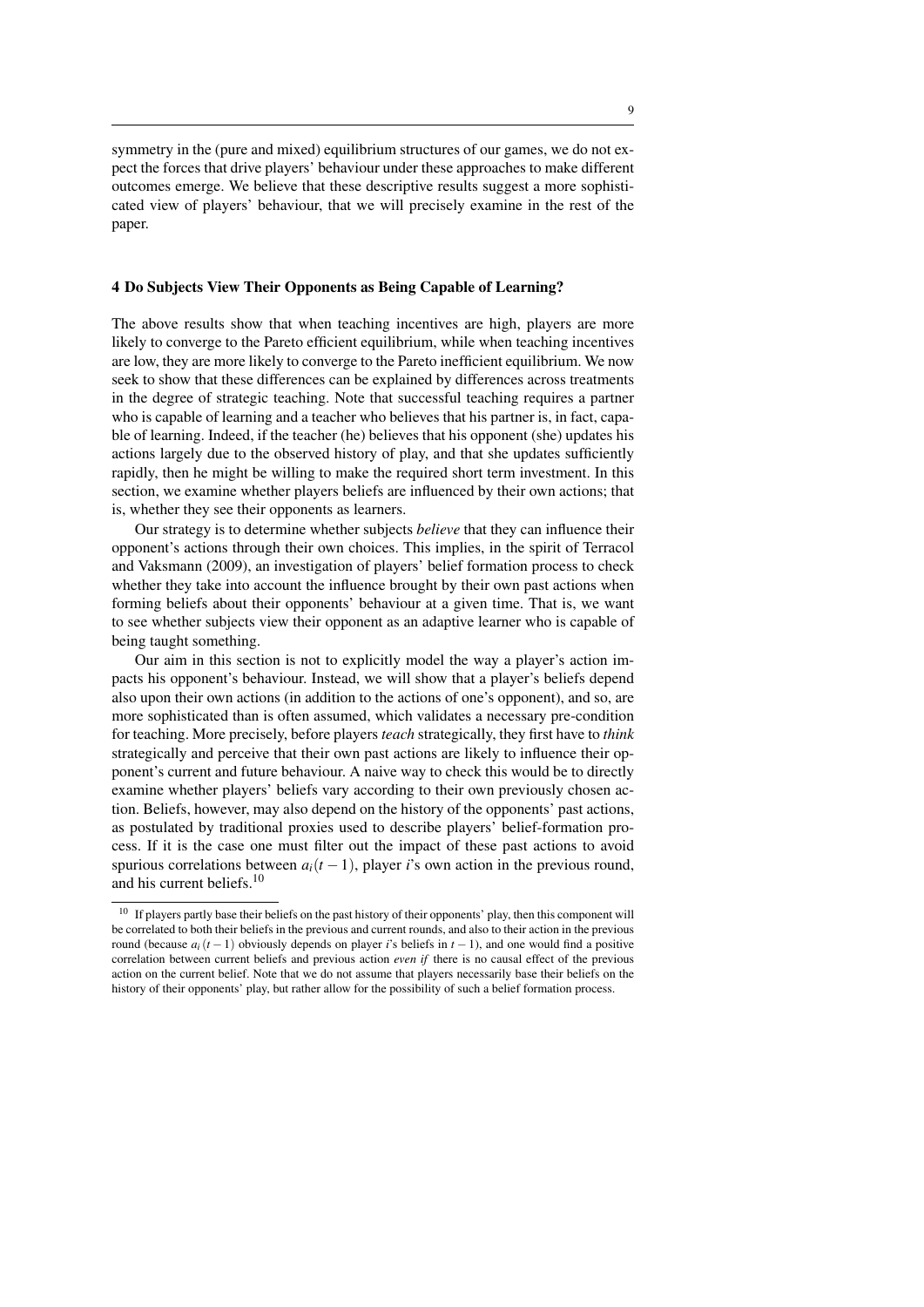Adopt the terminology of Nyarko and Schotter (2002) and refer to beliefs based only on the history of the opponents' actions as "empirical" beliefs. Denote empirical beliefs by  $\tilde{B}^a_i(t)$  to distinguish from the stated beliefs,  $B^a_i(t)$ , reported by players. Next define  $D_i^a(t) = B_i^a(t) - \tilde{B}_i^a(t)$  to be the difference between stated and empirical beliefs. Again, taking this difference allows us to avoid the above-mentioned spurious correlations. Observe that since  $\tilde{B}^a_i(t)$  is conditional on the history of the opponents' past actions, but not on the action chosen by player *i* in period  $t - 1$  (*i.e., a<sub>i</sub>*( $t - 1$ )), then if  $D_i^a(t)$  depends on  $a_i(t-1)$ , so too must stated beliefs. In this case, we may conclude that players think that their opponents modify their behaviour according to the history of the game, and take this into account in their own beliefs; in other words subjects realize that their opponents can learn, which is necessary for teaching to even be possible.

We chose to model empirical beliefs,  $\tilde{B}^a_i(t)$ , with the *γ*-weighted beliefs model of Cheung and Friedman (1997), where the belief held by player *i* about the probability that player *j* will play action *a* in round  $t + 1$  is given by:

$$
\tilde{B}_i^a(t+1) = \frac{\mathbb{1}_{(a_j(t)=a)} + \sum_{u=1}^{t-1} \gamma^u \mathbb{1}_{(a_j(t-u)=a)}}{1 + \sum_{u=1}^{t-1} \gamma^u}
$$
(1)

where  $\mathbb{1}_{(a_j(t)=a)}$  equals one if player *j* has played action *a* in round *t*, and zero otherwise. Actions played in a given round are discounted with time at rate  $\gamma \in [0,1]$ . When  $\gamma = 0$ , this model reduces to Cournot learning, where the belief held in period *t* about action *a* is one if the action has been play in round  $t - 1$ , and zero otherwise, while when  $\gamma = 1$ , the model reduces to fictitious play, where the belief about a given action corresponds to the frequency with which this action has been played since round 1. The Cheung and Friedman model has been found to perform well empirically to explain people's behaviour in games. Again, according to these empirical beliefs, players form conjectures only on the basis of the history of their opponent's actions, but they do not realize that their own actions are likely to influence their opponent's behaviour. In other words, players regard their opponent's behaviour as generated by an exogenous process and, in doing so, they completely neglect strategic interactions. This assumption is at odds with the foundations of game theory. We now examine its validity in our games.

We estimate the model of equation (1) at the individual level using the method of minimum mean-squared error<sup>11</sup> along the lines of Nyarko and Schotter (2002). We are thus able to compute estimated empirical beliefs  $\hat{B}^a_i(t)$  that can be interpreted as the largest part of the individual's true beliefs  $B_i^a(t)$  that can be explained by the past history of the opponents' actions up to round  $t - 1$  under the Cheung-Friedman hypothesis. We then compute  $\hat{D}_i^a(t)$ , as the difference between stated beliefs and estimated empirical beliefs in round *t*. We then proceed to examine whether  $\hat{D}_i^a(t)$  can be explained, in part, by the action taken by player *i* in the previous round —  $a_i(t-1)$ . Specifically, we estimate the following random-effects model: $12$ 

$$
D_i^X(t) = \beta_0 + \beta_1 \tilde{B}_i^X(t) + \beta_2 \mathbb{1}_{(a_i(t-1)=X)} + v_i + \varepsilon_{i,t}
$$
 (2)

<sup>&</sup>lt;sup>11</sup> That is, our estimator is the solution to  $\min_{\gamma \in [0,1]} \sum_{a,t} \left( B_i^a(t) - \tilde{B}_i^a(t) \right)^2$ .

<sup>12</sup> By complementarity, results are the same for action *Y*.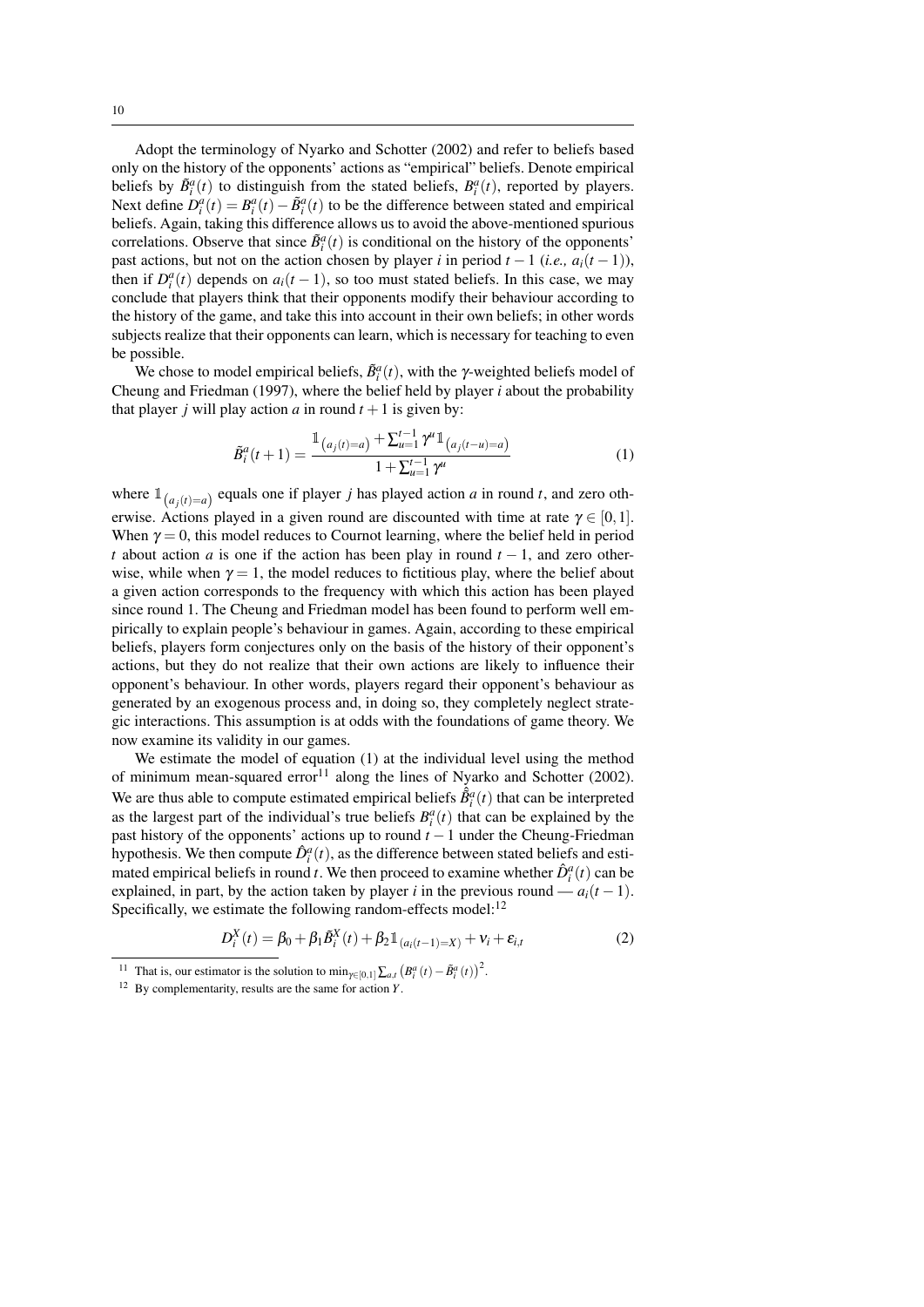The variable  $\tilde{B}_i^X(t)$  serves as a control variable as the size of the difference  $D_i^X(t)$ will also depend on the value of player *i*'s empirical beliefs since a high empirical belief leaves less room for a large positive  $D_i^X(t)$  than low empirical beliefs. Now consider  $\beta_2$ . If  $\beta_2 > 0$ , then *i* believes that his opponent is more likely to best respond to the previous action than implied by γ-weighted beliefs and we say that subject *i* believes that his opponent is capable of learning. Hence this indicates that players (at least partly) base their actions on motivations beyond those suggested by classical adaptive proxies. For this reason, we will refer to it as a *sophistication bias*.

Our estimation results of Equation (2) for the variable of interest  $\mathbb{1}_{(a_i(t-1)=X)}$  are collected in Table 4, for all players and separating by type of players (row or column) respectively. We always find a significantly positive parameter  $\beta_2$ . The results indicate that players are in fact more likely to think that their opponent will choose a best response to their previous action than implied by usual proxies for empirical beliefs.<sup>13</sup> In other words, subjects realize that their opponents can learn, which is necessary for teaching to even be possible. This shows that players take strategic interactions into account and form beliefs in a more sophisticated way than the adaptive way postulated by usual proxies. Therefore we have highlighted a *sophistication bias* in classical proxies used to describe players' belief-formation process.

|                | $TP_h/TC_\ell$ | $TP_h/TC_h$ | $TP_{\ell}/TC_{\ell}$ | $TP_{\ell}/TC_h$ |
|----------------|----------------|-------------|-----------------------|------------------|
| All            | $0.149***$     | $0.210***$  | $0.137***$            | $0.187***$       |
|                | (0.032)        | (0.041)     | (0.042)               | (0.062)          |
| Row players    | $0.138***$     | $0.230***$  | $0.167**$             | $0.173*$         |
|                | (0.046)        | (0.068)     | (0.065)               | (0.091)          |
| Column players | $0.163***$     | $0.195***$  | $0.098**$             | $0.199**$        |
|                | (0.045)        | (0.049)     | (0.048)               | (0.086)          |

Table 4 Random-Effects Panel Regression: The Sophistication Bias

<sup>∗</sup> 10% level of significance; ∗∗ 5% level of significance; ∗∗∗ 1% level of significance Robust standard errors in parentheses. The number of individuals is given in Table 1, each individual played 20 periods.

When separating by type of players, all coefficients  $\beta_2$  remain positive and significant, indicating that our finding is robust in our games as both types of players take strategic interactions into account when forming their beliefs. In sum, these results emphasize the fact that subjects believe that their past actions influence their opponent's current decisions — i.e., there is a sophistication bias. This finding is particularly interesting for our purpose since it means that a crucial pre-condition for successful teaching is met: players realize that their opponent is capable of learning. Of course, the presence of a sophistication bias does *not* allow us to conclude that subjects actually teach their opponent. In the next section, we show that, in addition to having a more sophisticated belief-formation process, subjects' action choices are also considerably more sophisticated than traditionally postulated.

<sup>&</sup>lt;sup>13</sup>  $\beta_1$ , the coefficient of the control variable is consistently always significantly negative as, again, a higher level of estimated beliefs leaves less room for large positive differences.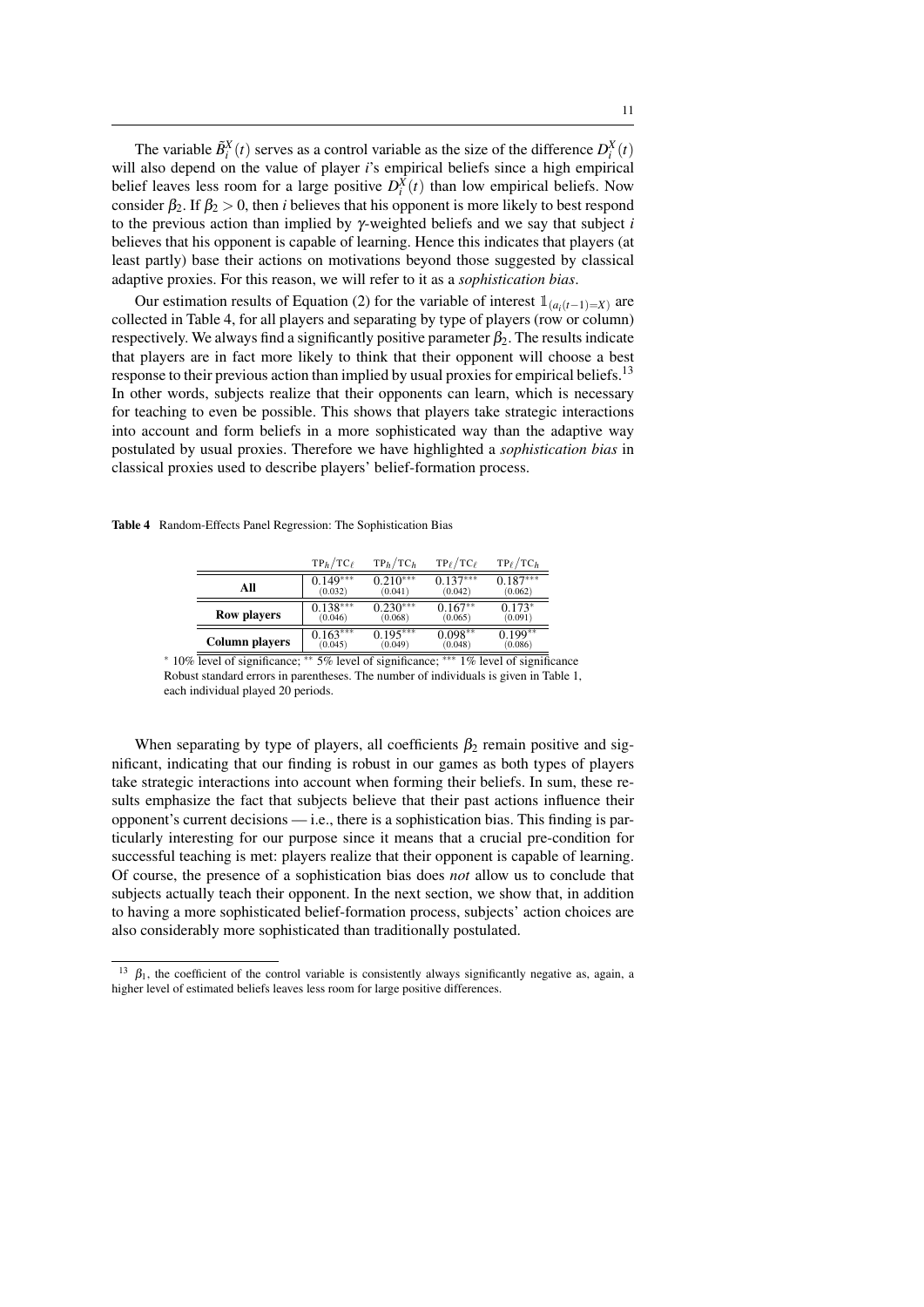### 5 Over response & Teaching

The previous section confirmed that in all our games there is scope for teaching. The question we address now is whether subjects, particularly row players given their stronger incentives, take advantage of this scope and actually attempt to teach their way to a beneficial (Pareto optimal) outcome.

In the belief-learning literature, players are assumed to take a stochastic best response to their beliefs. Under this view, choices which are not a best response to beliefs are called errors. However, if agents are teaching, then they are necessarily taking a statistically sub-optimal action with the hope that a more beneficial outcome will emerge later. In order to capture this, in Table 5 we categorise the players' choices according to whether or not they were a best response to stated beliefs. Say that a player "over responds to *X*" whenever he chooses *X* despite the fact that *Y* is a best-response to his stated beliefs. Similarly, say that a player "over responds to *Y*" whenever he chooses *Y* despite the fact that *X* is a best-response to his stated beliefs. If our subjects are teaching in these games, we would expect the players to over respond to *X* much more frequently than they over respond to *Y*. Indeed, this is precisely what we see: as can be seen from Table 5, in no case were more than 6% of the decisions choices of *Y* when *X* was a best response, while *X* was played when *Y* was a best response for at least 17% of the decisions and often for over 20% of the decisions (this is seen by looking at the off-diagonals of the table). A bit more formally, if we take each subject-pair's 20 period history as an independent observation, we can carry out a two-sided t-test of equality of means. For row players in the game  $TP_{\ell}/TC_h$  (*i.e.* the game which exhibits the weakest teaching incentives) the *p*-value of this test is only 0.021, while in all other cases,  $p \ll 0.01$ .<sup>14</sup>

It is hard to interpret such strong tendencies to choose *X* even when *Y* is a best response as errors since it would mean that our subjects are making quite costly errors with considerable frequency. Moreover, the comparative statics are consistent with our earlier hypotheses. When the teaching premium is low and the teaching cost is high, the difference in over response behaviour is much weaker, though the difference is still statistically significant. In contrast, when the teaching incentives are higher, Table 5 shows that our subjects choose *X* more frequently when *Y* is a best response than the converse.

As we said in Section 2, we purposely gave the column players very weak incentives to teach, while giving the row players stronger incentives to teach. Therefore, if our conjectures are correct, it should be the case that row players over respond to *X* more frequently than do column players. Indeed, when teaching incentives are highest, this is the case. In the game  $TP_h/TC_\ell$ , a two-sided t-test of the null hypothesis that row and column players over respond to *X* with the same frequency is rejected  $(z = 2.25, p = 0.03)$ . When teaching incentives are weaker, we can never reject the same hypothesis (in all cases,  $p > 0.2$ ).

<sup>&</sup>lt;sup>14</sup> In order to remain conservative, when players were indifferent between their two actions and finally chose *X*, we regarded this action as a best response and not as an over response. It turns out that whether we consider this as a best response or an over response does not alter our results as these cases are relatively rare occurrences.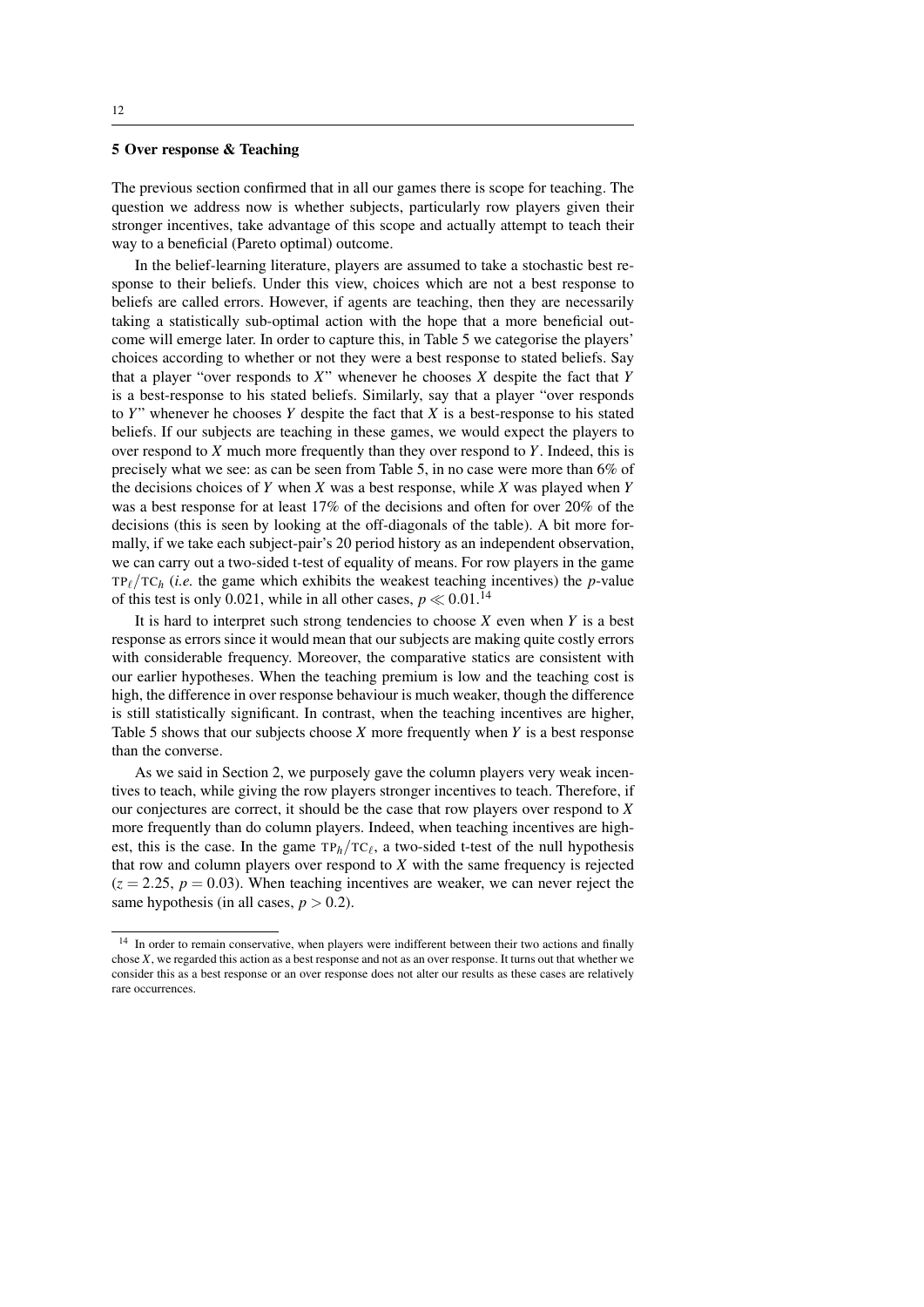Table 5 Frequency of Choice Behaviour Categorised By Best Response

|   |                       | <b>ROW PLAYERS</b> |   |                  |          |
|---|-----------------------|--------------------|---|------------------|----------|
|   | $TP_h/TC_\ell$        |                    |   | $TP_h/TC_h$      |          |
|   | $BR = X$              | $BR = Y$           |   | $BR = X$         | $BR = Y$ |
| X | 0.25                  | 0.38               | X | 0.31             | 0.26     |
| Y | 0.02                  | 0.36               | Y | 0.01             | 0.42     |
|   |                       |                    |   |                  |          |
|   | $TP_{\ell}/TC_{\ell}$ |                    |   | $TP_{\ell}/TC_h$ |          |
|   | $BR = X$              | $BR = Y$           |   | $BR = X$         | $BR = Y$ |
| X | 0.37                  | 0.23               | X | 0.29             | 0.17     |
| Y | 0.04                  | 0.36               | Υ | 0.06             | 0.48     |
|   |                       |                    |   |                  |          |

|   |                       | COLUMIN FLATERS |   |                  |          |
|---|-----------------------|-----------------|---|------------------|----------|
|   | $TP_h/TC_\ell$        |                 |   | $TP_h/TC_h$      |          |
|   | $BR = X$              | $BR = Y$        |   | $BR = X$         | $BR = Y$ |
| X | 0.27                  | 0.24            | X | 0.37             | 0.19     |
| Y | 0.04                  | 0.45            | Y | 0.02             | 0.43     |
|   | $TP_{\ell}/TC_{\ell}$ |                 |   | $TP_{\ell}/TC_h$ |          |
|   | $BR = X$              | $BR = Y$        |   | $BR = X$         | $BR = Y$ |
| X | 0.39                  | 0.18            | X | 0.29             | 0.20     |
| Y | 0.03                  | 0.40            | V | 0.04             | 0.47     |

The numbers in each matrix should sum to 1, modulo rounding.

Finally, it should be the case that, at the very least, row players teach more in the game  $TP_h/TC_\ell$ , while there should be no significant difference in teaching behaviour across games for the column players. This turns out to be the case. In Table 6, which provides the t-statistics for every two-sample test that subjects in one game choose *X* when *Y* is a best response with the same frequency as in another game. A positive value in a given cell indicates that the subjects in the game along the row chose *X* when *Y* is a best response more frequently than subjects in the game along the column, and vice-versa for negative t-statistics. As the reader can see, row players in the game  $TP_h/TC_\ell$  chose *X* when *Y* was a best response significantly more frequently than did subjects in all other games. This result reinforces our belief that these are not errors that we are picking up, but rather the deliberate attempt of row players to teach their way to the Pareto efficient equilibrium. We also see that row players in the  $TP_h/TC_h$  game chose *X* when *Y* was a best response significantly more frequently than did subjects in the TP<sub>l</sub>/TC<sub>h</sub> game. In no other case is there a significant difference in behaviour for row players. This suggests to us that the teaching premium is the more salient variable when it comes to inducing teaching. Briefly, looking at the table for column players, we see that there are no significant differences in behaviour between games.

Next observe that since teaching involves incurring a short-run cost for a longterm gain, it should also be the case that teaching diminishes as the game progresses. Therefore, to the extent that our proxy (*i.e.,* choosing *X* when *Y* is a best response) captures teaching, we should see that such behaviour declines in later rounds. In fact, this is exactly what happens in all games, though there are two important points to make. First, in all treatments and for both row and column players the frequency of over-response declines as the game proceeds. This is likely due to some combination of learning and the fact that teaching becomes less and less beneficial as the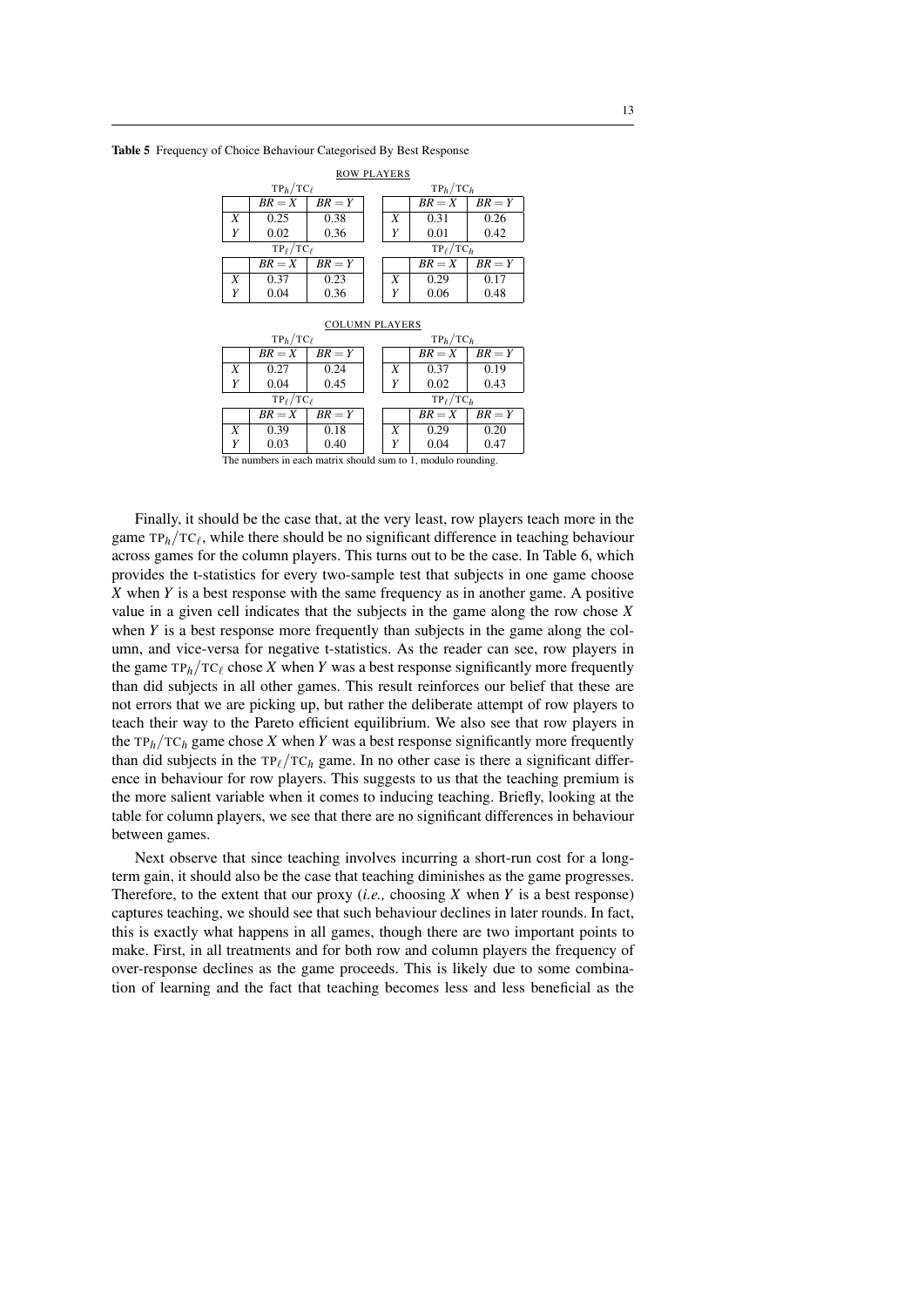#### Table 6 Two-sample t-tests Across Games: Frequency of *X* Choices When *Y* is a Best Response

|                       | <b>ROW PLAYERS</b>                           |                       |                  |
|-----------------------|----------------------------------------------|-----------------------|------------------|
|                       | $TP_h/TC_\ell$ $TP_h/TC_h$                   | $TP_{\ell}/TC_{\ell}$ | $TP_{\ell}/TC_h$ |
| $TP_h/TC_\ell$        | $1.75*$                                      | $2.79***$             | $4.19***$        |
| $TP_h/TC_h$           |                                              | 0.83                  | $2.03**$         |
| $TP_{\ell}/TC_{\ell}$ |                                              |                       | 1.26             |
| $TP_{\ell}/TC_h$      |                                              |                       |                  |
|                       |                                              |                       |                  |
|                       | <b>COLUMN PLAYERS</b>                        |                       |                  |
|                       | $TP_h/TC_\ell$ $TP_h/TC_h$ $TP_\ell/TC_\ell$ |                       | $TP_{\ell}/TC_h$ |
| $TP_h/TC_\ell$        | 0.94                                         | 1.52                  | 0.56             |
| $TP_h/TC_h$           |                                              | 0.54                  | 0.30             |
| $TP_{\ell}/TC_{\ell}$ |                                              |                       | $-0.79$          |
| $TP_{\ell}/TC_h$      |                                              |                       |                  |

<sup>∗</sup> 10% level of significance; ∗∗ 5% level of significance; ∗∗∗ 1% level of significance

A positive (negative) t-statistic indicates that the subjects in the game along the row chose *X* when *Y* was a best response more (less) frequently than did subjects in the game along the column. There are respectively 17, 16, 19 and 15 row (column) players in games  $TP_h/TC_\ell$ ,  $TP_h/TC_h$ ,  $TP_\ell/TC_\ell$  and  $TP_{\ell}/TC_h$ .

game proceeds. Second, row players in the game  $TP_h/TC_\ell$ , retain a higher proportion of over responses throughout the game and the proportion decreases more slowly. For row players in the game  $TP_h/TC_\ell$ , the proportion of over-response declines most rapidly. For column players, there are no noticeable differences across treatments.

Our results thus far provide support for our main hypothesis: subjects respond in predicted ways to changing incentives to teach. When teaching is not costly and/or the benefit to successful teaching is high, they teach. When teaching is costly and/or the benefit is low, they do not. This is seen in both row and column players: generally, row players engage in what looks like strategic teaching more frequently than do column players, which is natural since their incentives were always larger. This also suggests that column players took a more passive role and were more likely to be *followers*. Moreover, row players respond to the changing teaching incentives across games. The dynamics of over response are also consistent with teaching as it generally decreases with time and particularly more slowly when teaching incentives are the highest.

### 6 A Demonstration of Far-sighted Behaviour

The previous sections have provided strong evidence of sophisticated behaviour in our games. In this section, we attempt to track this pattern. To do so we write down and then estimate a descriptive model that aims to capture some prominent behavioral traits. As will be seen, the results of this exercise generate comparative statics which are consistent with our conjectures and our previous results.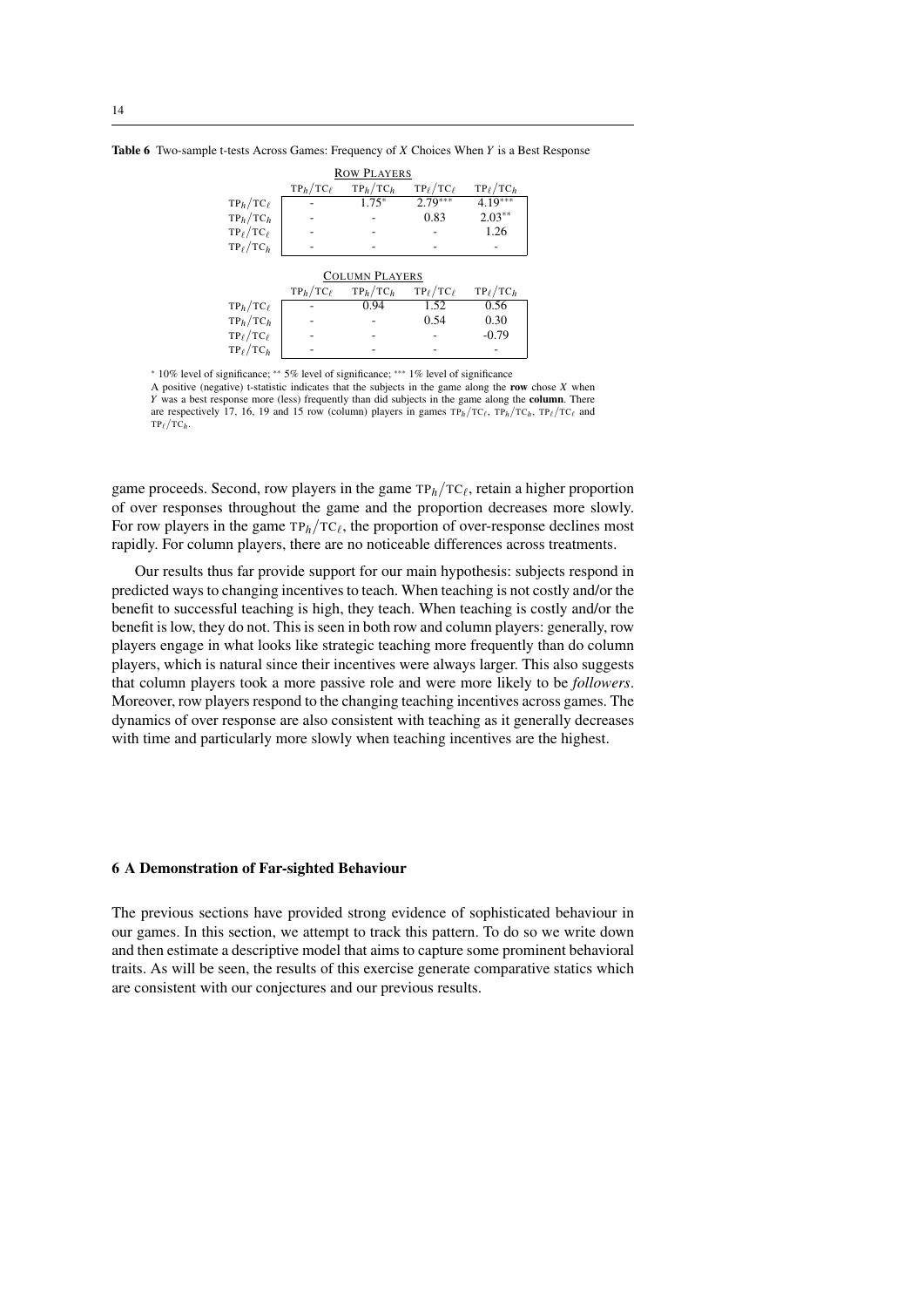### 6.1 Motivation

Like many others, we start from the premise that some players may engage in farsighted behavior.<sup>15</sup> The theoretical literature on sophisticated decision makers demonstrates that their presence may lead to Stackelberg payoffs for the sophisticated player (Fudenberg and Levine, 1989), may lead to the risk dominant equilibrium (Ellison, 1997), may force cooperation (Jehiel, 2001) or may lead to efficient outcomes — not necessarily equilibria (Mengel, 2008), among other results.

Using experimental data, Camerer et al (2002) has empirically documented the existence of sophisticated agents who, through their own actions, try to manipulate the attractions of other players in order to maximise their long run payoff. One important assumption in this model is that the sophisticated players know the precise learning model used by the myopic players.<sup>16</sup> It is this assumption that we take issue with.

To see why, consider a sophisticated agent matched with a myopic player who learns according to the Cheung and Friedman (1997) model of γ-weighted beliefs. For ease of exposition, suppose that the myopic player perfectly best responds to his beliefs and has an initial weighting  $(w_0^X, w_0^Y) = (0, 1)$ , so that he believes with probability 1 that the sophisticated player will choose action *Y*, making it a best response to choose action *Y* as well. Next suppose that the sophisticated player believes that the  $\gamma = 0.7$  for the myopic player. Then, after one period of playing *X*, the myopic player's beliefs are approximately 0.588; after two periods they are approximately 0.776 and after three periods they are approximately 0.813. Therefore, given the sophisticated player's beliefs about the learning parameter of the myopic player, by the fourth period, the myopic player's beliefs *should be* such that *X* is a best response. How should the sophisticated player react if the myopic player chose *Y* in the fourth period? In our view, he must reevaluate his assumption that  $\gamma = 0.7$  in favour of some new belief that γ is actually higher.<sup>17</sup> Given this new belief about γ, continued teaching may no longer be optimal. Indeed, Ehrblatt et al (2008) document that teachers will often stop teaching if their opponent is not responsive enough.

Given this motivation, we seek a model which captures the above intuition; that is, some players may contemplate playing a teaching strategy to manipulate the beliefs of their opponent. Throughout this process, teachers reevaluate the speed at which their opponent learns, and decide whether continued teaching is optimal. The model we present below is highly stylized, making a number of simplifying assumptions, but is flexible enough to meet our requirements.

<sup>&</sup>lt;sup>15</sup> See, for example, Fudenberg and Levine (1998, Ch. 8), and Camerer et al (2002), among others. See also the level-*k*/cognitive hierarchy models of Stahl and Wilson (1995), Costa-Gomes et al (2001) and Camerer et al (2004).

<sup>&</sup>lt;sup>16</sup> However, they may be mistaken about the proportion of sophisticated players in the population.

<sup>&</sup>lt;sup>17</sup> To be sure, the sophisticated agent may also reevaluate the assumption that the myopic player perfectly best responds to his beliefs, or some combination of both. In general, updated beliefs about the learning parameters of the myopic player would be towards less rationality and greater sluggishness in beliefs.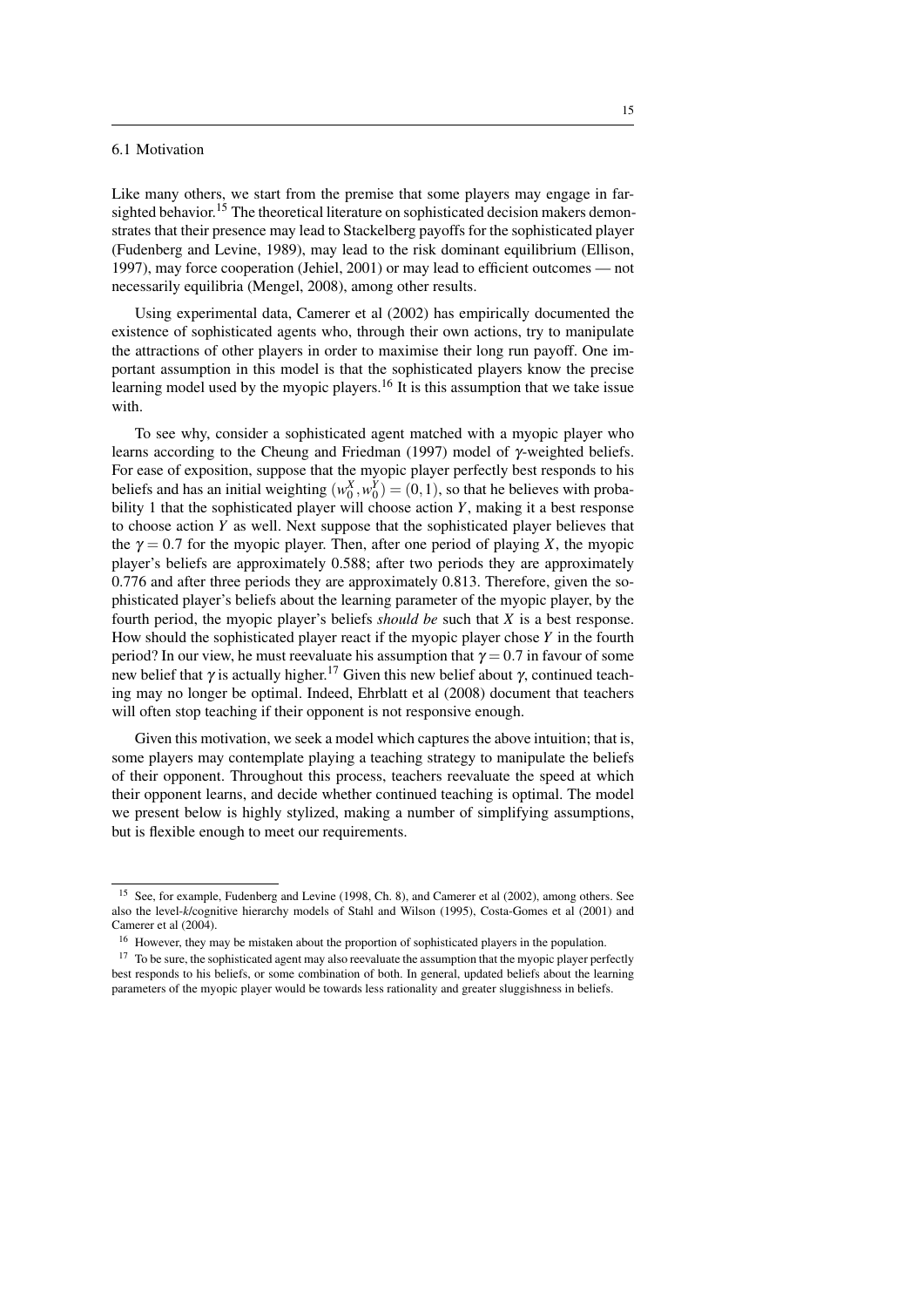# 6.2 The model

The key features of the model are:

- 1. Sophisticated players see their opponent as a γ-weighted belief learner a la Che- ` ung and Friedman (1997) and contemplate playing a teaching strategy in order to manipulate their opponent's beliefs.
- 2. Sophisticated players maximize the discounted sum of expected payoffs.
- 3. Sophisticated players do not know the true value of  $\gamma$  of their opponent, but update it based on the observed actions of their opponent.

The assumption that sophisticated players view their opponent as a  $\gamma$ -learner means that we can restrict attention to two continuation strategies: repeatedly playing *X* or repeatedly playing *Y*. <sup>18</sup> Repeatedly playing *X* is done in an effort to push play to the Pareto efficient equilibrium. We call this the teaching strategy.

For  $A \in \{X, Y\}$ , let  $\sigma_i^A(t) = (a_i(t), \ldots, a_i(T)) = (A, \ldots, A)$  denote a continuation strategy of the sophisticated player *i* at time *t*. Such a player seeks to maximize his expected intertemporal payoff. Thus, he chooses  $\sigma^A(t)$  to maximize:

$$
E_i(\sigma^A(t)) = b_i^X(t) \cdot \pi_i(A, X) + (1 - b_i^X(t)) \cdot \pi_i(A, Y)
$$
  
+ 
$$
\sum_{u=t+1}^T \delta^{u-t} \sum_{z=X,Y} b_i^Z(u | \sigma^A(t)) \cdot \pi_i(A, z),
$$
 (3)

where  $\pi_i(a, a')$  is player *i*'s payoff when he plays *a* and his opponent plays *a'*.  $b_i^z(t)$ is player *i*'s current (i.e. time *t*) belief about action *z*, *z* = *X*, *Y*.  $b_i^z(u|\sigma^a(t))$  is player *i*'s "prospective belief" at time  $u, u > t$ , about action *z* conditional on the fact that he adopts the continuation strategy  $\sigma^a(t)$  from *t* until the end of the game.  $\delta$  is the usual discount factor, and observe that if  $\delta = 0$ , then player *i* is actually myopic.

 $\delta$  is a parameter to be estimated. Therefore, it remains to specify how current and prospective beliefs are formed and how player *i* maps expected payoffs into actions. We turn to this now.

*The Opponent's Beliefs.* As indicated above, the sophisticated player *i* regards his opponent as a γ-learner but does not know the true value of γ. We assume that player *i* updates the value of the inertia parameter  $\hat{\gamma}_i(t)$  he perceives on the basis of the information he gathered at time *t*. <sup>19</sup> The empirical rule we adopt to describe players' updating process of  $\hat{\gamma}_i(t)$  is the following:

$$
\hat{\gamma}_j(t) = \left\{ \underbrace{\hat{\gamma}_j(t-1) + \sum_{\tau=3}^t \mathbb{1}_{\left(a_j(\tau-2) = a, a_j(\tau-1) \neq a^*\right)} \text{ otherwise}}_{t} \quad \text{otherwise} \quad (4)
$$

In words, players initially see their opponent as being very responsive, but update the perceived responsiveness each period. More precisely, the numerator of  $\hat{\gamma}_i(t)$  counts

<sup>&</sup>lt;sup>18</sup> This assumption is in the spirit of many cognitive hierarchy models in which players view their opponent(s) as being less sophisticated than they themselves are and is also well documented in the literature on overconfidence. See, among others, Roll (1984), Camerer and Lovallo (1999), Benabou and Tirole (2002) and Camerer et al (2004).

<sup>&</sup>lt;sup>19</sup> Henceforth, all the parameters players perceive about their opponent's behaviour will be denoted with a hat.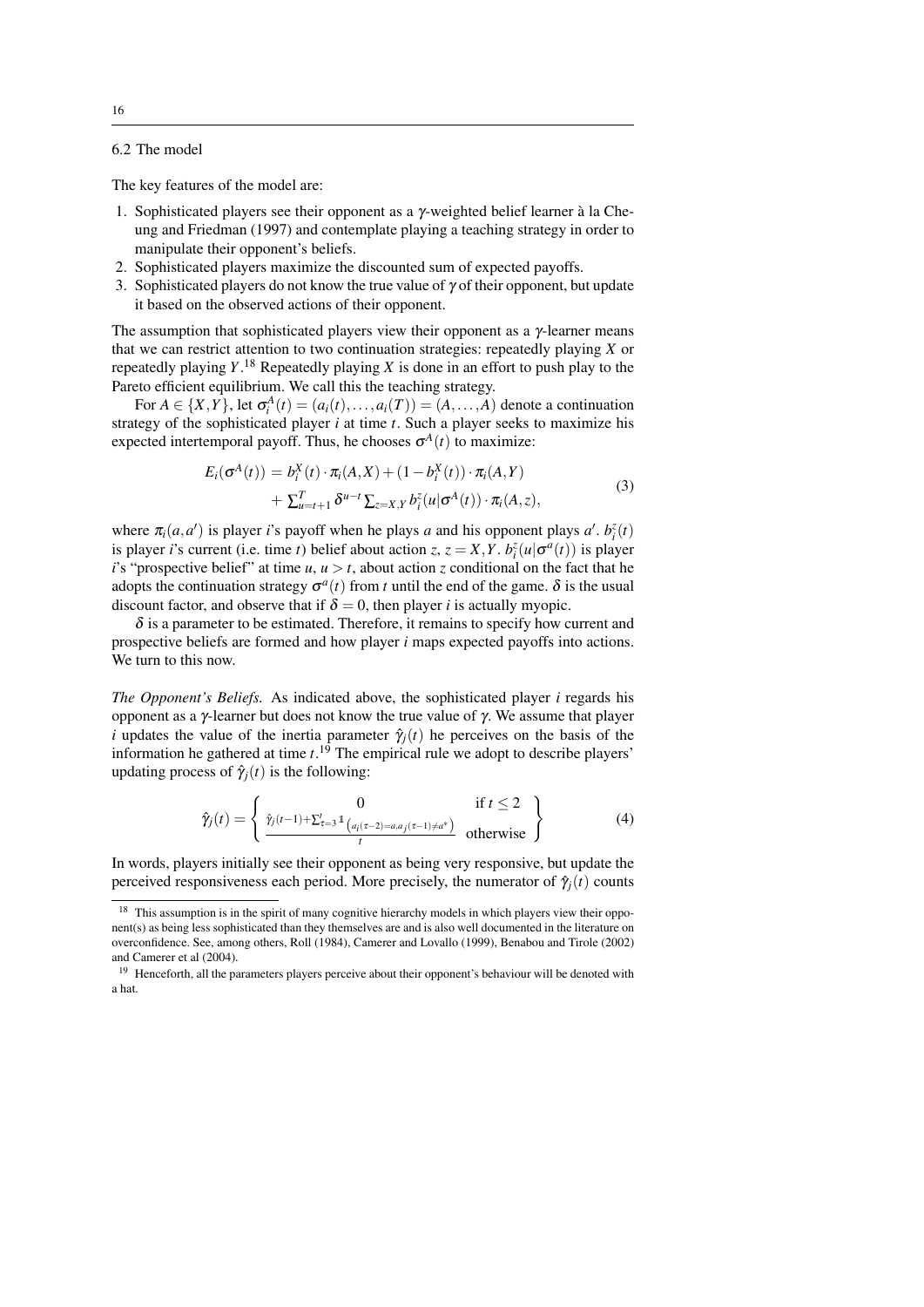the number of times the opponent (*j*) has *not* best responded to player *i*'s previous action. The denominator simply serves as a normalization factor to ensure that  $\hat{\gamma}_i(t)$  lies between 0 and 1. Each time the opponent does not best respond to the previous action, the inertia parameter is reevaluated upward, while each time the opponent does best respond to the previous action, the inertia parameter is reevaluated downwards. We assume, for simplicity that  $\hat{\gamma}_i(0) = 0$ , and note that the results do not depend materially on the initial value. We also assume that the sophisticated player does not anticipate in period *t* that he will update  $\gamma$  in period  $t + 1$  based on the outcome that period, but see Remark 2 for a brief discussion.

Computing current and prospective beliefs of the myopic player, as perceived by the sophisticated player in period *t*, is a simple matter. In particular, current beliefs are given by:

$$
\hat{b}_j^a(t) = \frac{\mathbb{1}_{(a_i(t-1)=a)} + \sum_{s=1}^{t-2} \left[ \hat{\gamma}_j(t) \right]^s \mathbb{1}_{(a_i(s)=a)}}{1 + \sum_{s=1}^{t-2} \left[ \hat{\gamma}_j(t) \right]^s},\tag{5}
$$

while prospective beliefs at time  $u > t$ , conditional on the continuation strategy  $\sigma^A(t)$ are given by:

$$
\hat{b}_j^a(u|\sigma^A(t)) = \frac{1 + \sum_{s=i}^{u-2} [\hat{\gamma}_j(t)]^s + \sum_{s=1}^{t-1} [\hat{\gamma}_j(t)]^s \mathbb{1}_{(a_i(s) = a)}}{1 + \sum_{s=1}^{u-2} [\hat{\gamma}_j(t)]^s}.
$$
(6)

*Player i's Beliefs* In our experimental sessions, we elicited each player's current period belief, therefore, it remains to detail how players form their prospective beliefs. Given his estimation of his opponent's (current and prospective) beliefs, player *i* can estimate player *j*'s expected payoff induced by playing action *k* at time  $u \ge t$  given the continuation strategy  $\sigma^a(t)$ ,  $a = X, Y$ :

$$
\hat{E}_j^k(u|\sigma^a(t)) = \sum_{z=X,Y} \hat{b}_j^z(u|\sigma^a(t))\pi_j(k,z)
$$
\n(7)

To keep things simple, we will assume that player *i* believes that his opponent will perfectly best respond in each period to his beliefs. Therefore, player *i*'s prospective beliefs can be written as:

$$
b_i^k(u) = \begin{cases} 1 & \text{if } k = \arg \max_{k'} \sum_{z = X,Y} \hat{b}_j^z(u | \sigma^a(t)) \pi_j(k', z) \\ 0 & \text{if } k \notin \arg \max_{k'} \sum_{z = X,Y} \hat{b}_j^z(u | \sigma^a(t)) \pi_j(k', z) \\ 0.5 & \text{otherwise} \end{cases}
$$
(8)

*Player i's choice probabilities* We assume that player *i* stochastically best responds given his expected intertemporal payoff  $E_i(\sigma^X(t))$ . Choice probabilities then take the following logistic form:

$$
P_i^X(t) = \frac{\exp\left[\lambda \left[E_i(\sigma^X(t)) - E_i(\sigma^Y(t))\right]\right]}{1 + \exp\left[\lambda \left[E_i(\sigma^X(t)) - E_i(\sigma^Y(t))\right]\right]}.
$$
\n(9)

Obviously we have  $P_i^Y(t) = 1 - P_i^X(t)$ , where  $P_i^a(t)$  is player *i*'s propensity to play action *a* at time *t*, with  $\lambda$  representing players' sensitivity to expected payoffs. From (9), we can write the likelihood function for individual *i* at time *t* as:

$$
l_{it} = P_i^X(t)^{1_{(a_i(t) = X)} P_i^Y(t)^{1_{(a_i(t) = Y)}}.
$$
\n(10)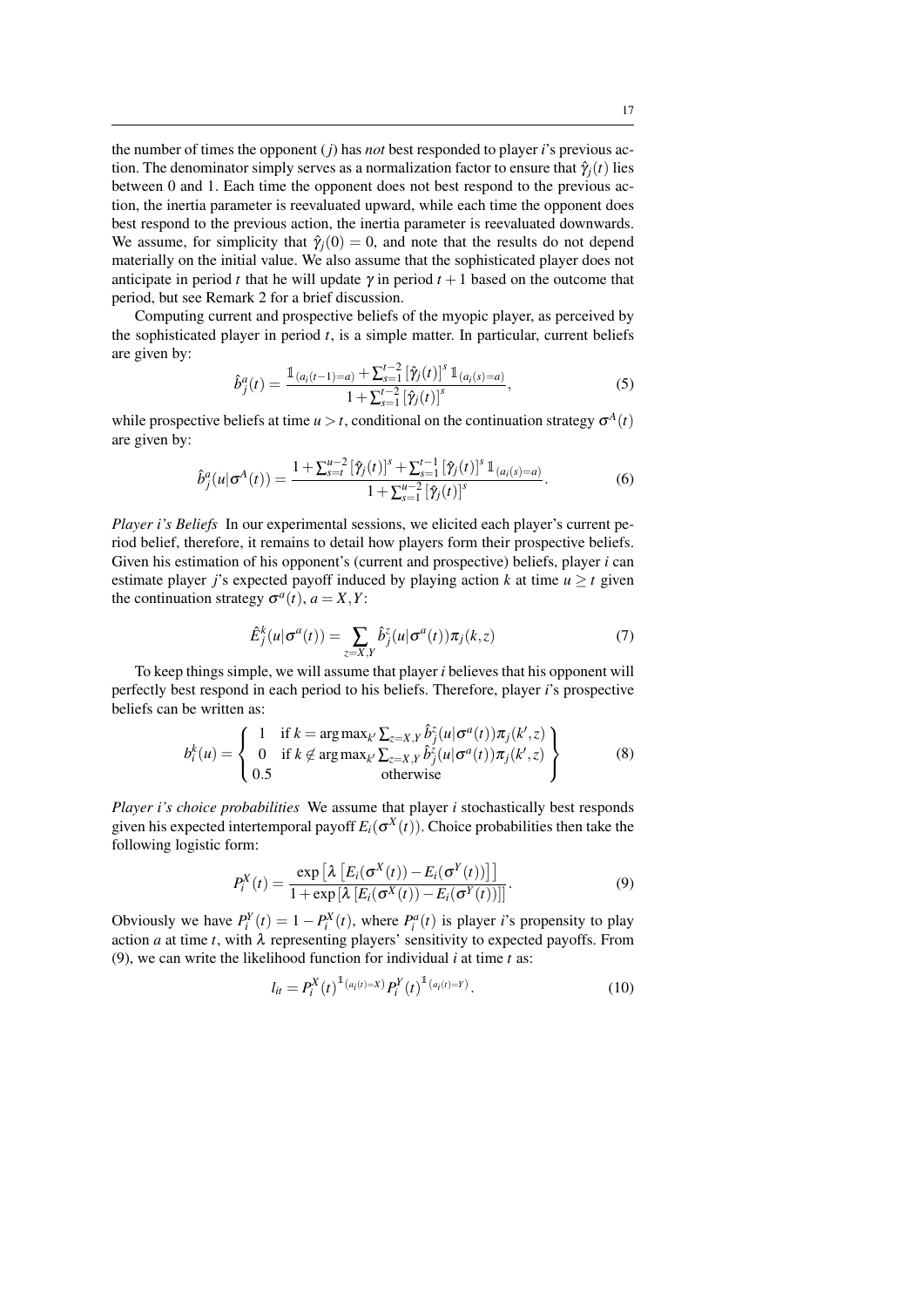Aggregating over individuals and time periods gives us the full likelihood function, which can then be maximized to obtain estimates for  $\lambda$  and  $\delta$ .

When  $\delta = 0$ , our model reduces to that of Nyarko and Schotter (2002).<sup>20</sup> We will refer to this as the myopic learning model. When  $\delta > 0$ , we call it the sophisticated learning model.

*Remark 2 (Discussion of the model.)* Notice that, while sophisticated players may be far-sighted, they are still not fully rational. In particular, they use an adaptive rule to update the perceived degree of responsiveness of their opponent. Moreover, we have assumed that players do not anticipate in period  $t$  that in period  $t + 1$  they will have an updated γ based on what happened in period *t*. While one could add perfect foresight into the model it is not clear that this would appreciably affect the qualitative results. With some probability,  $\gamma$  will be updated downwards, making continued teaching more attractive, while with complementary probability,  $\gamma$  will be updated upwards, making continued teaching less attractive. It is not clear whether, in expectation, teaching will be more or less attractive. Depending on which way the expectation leads, the critical value of  $\delta$  required for teaching to be profitable will likely change, but the essence of the model remains intact.

We have also assumed that the sophisticated player believes his opponent perfectly best responds to her own beliefs. This is made to allow us to focus on the adjustment of γ. The model could be extended to incorporate stochastic best response by the γ-learner, but doing so would greatly complicate the updating procedure since now the sophisticated player would need to jointly update γ and  $λ$  in each period. Such a model would be extremely computationally demanding and is beyond the scope of the current paper.

## 6.3 Results

As stated in the above discussion, our model extends the myopic model with the introduction of sophistication *via* a forward-looking component in players' choice probabilities. This forward-looking component is formalized by the discounted future expected payoffs in the RHS of (3). We estimate the sophisticated learning model for both row and column players. Given that column players had very weak incentive to teach, we conjecture that the sophisticated learning model should not greatly improve the fit above and beyond the myopic model. On the other hand, for row players — particularly when teaching incentives are high — we expect the fit to improve substantially. Our estimation results are reported in Table 7.<sup>21</sup>

We first examine the point estimates of  $\delta$ . A positive  $\delta$  indicates that future expected payoffs matter for players and that they take them into account when choosing their current actions. First, look at the results for row players. As can be seen, in three of the four games, we estimate that  $\delta$  is significantly positive. The one game where we cannot reject the null hypothesis is  $TP_\ell/TC_h$ , and recall that this treatment has the

 $20$  This follows since we use the elicited stage-game beliefs in (3).

<sup>&</sup>lt;sup>21</sup> In all our estimations, all standards errors are clustered by individuals.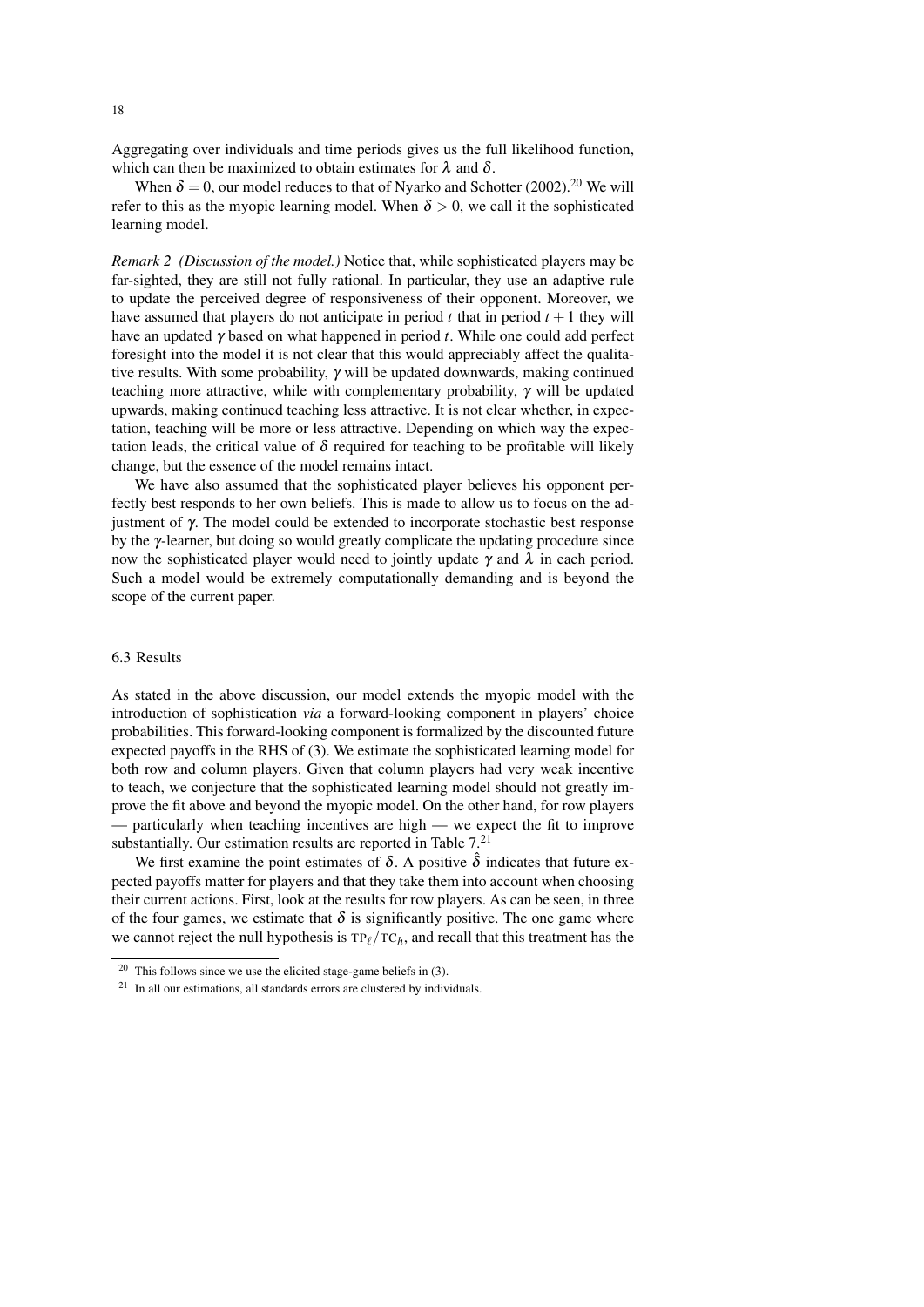#### Table 7 Estimations for each type in each game

|          |                       | <b>Myopic Model</b>   |                       |                       | <b>Sophisticated-learning Model</b> |                       |                       |                       |  |  |  |  |
|----------|-----------------------|-----------------------|-----------------------|-----------------------|-------------------------------------|-----------------------|-----------------------|-----------------------|--|--|--|--|
|          |                       |                       |                       | <b>Row Players</b>    |                                     |                       |                       |                       |  |  |  |  |
|          | $TP_h/TC_\ell$        | $TP_h/TC_h$           | $TP_{\ell}/TC_{\ell}$ | $TP_{\ell}/TC_h$      | $TP_h/TC_\ell$                      | $TP_h/TC_h$           | $TP_{\ell}/TC_{\ell}$ | $TP_{\ell}/TC_h$      |  |  |  |  |
| λ        | $0.215***$<br>(0.086) | $0.192***$<br>(0.036) | $0.555***$<br>(0.138) | $0.259***$<br>(0.043) | $0.394***$<br>(0.089)               | $0.224***$<br>(0.031) | $0.581***$<br>(0.108) | $0.231***$<br>(0.051) |  |  |  |  |
| $\delta$ |                       |                       |                       |                       | $0.114***$<br>(0.027)               | $0.187***$<br>(0.034) | $0.228***$<br>(0.046) | 0.224<br>(0.235)      |  |  |  |  |
| N        | 340                   | 320                   | 380                   | 300                   | 340                                 | 320                   | 380                   | 300                   |  |  |  |  |
| LL       | $-226.21$             | $-181.32$             | $-215.60$             | $-141.96$             | $-190.12$                           | $-151.52$             | $-182.61$             | $-138.35$             |  |  |  |  |
| AIC      | 454.42                | 364.64                | 433.20                | 285.92                | 384.22                              | 307.04                | 369.23                | 280.71                |  |  |  |  |
| BIC      | 458.25                | 368.41                | 437.14                | 289.63                | 381.89                              | 314.57                | 377.11                | 288.12                |  |  |  |  |
|          |                       |                       |                       |                       |                                     |                       |                       |                       |  |  |  |  |
|          |                       |                       |                       | Column Players        |                                     |                       |                       |                       |  |  |  |  |
|          | $TP_h/TC_\ell$        | $TP_h/TC_h$           | $TP_{\ell}/TC_{\ell}$ | $TP_{\ell}/TC_h$      | $TP_h/TC_\ell$                      | $TP_h/TC_h$           | $TP_{\ell}/TC_{\ell}$ | $TP_{\ell}/TC_h$      |  |  |  |  |
| λ        | $0.070***$<br>(0.019) | $0.112***$<br>(0.020) | $0.096***$<br>(0.025) | $0.073***$<br>(0.013) | $0.051***$<br>(0.016)               | $0.112***$<br>(0.020) | $0.061***$<br>(0.018) | $0.047*$<br>(0.026)   |  |  |  |  |

N 340 320 380 300 340 320 380 300 LL -199.73 -151.37 -192.13 -160.17 -194.10 -151.37 -190.32 -159.93 AIC 401.46 304.74 386.26 322.34 392.20 306.74 384.63 323.86 BIC 405.29 308.57 390.30 326.04 399.86 314.28 392.51 331.27

 $(0.333)$ 

 $\Omega$  $(0)$  0.569∗∗  $(0.291)$   $0.561$  $(0.726)$ 

Standard errors in parentheses. Sig. lev.: \*: 10%, \*\*: 5%, \*\*\*: 1%.

NB: For  $\delta$ , tests are one-sided tests of  $H_0$ :  $\delta = 0$ .

 $\delta$  - - - - - 0.483

weakest teaching incentives. Therefore, except when teaching incentives are weakest, row players incorporate future payoffs into their current decision. Turn now to column players. While  $\delta$  turns out to be significantly positive in only one game, the point estimates are sizeable. We suspect that the insignificance of  $\delta$  for column players in most games and for row players in game  $TP_\ell/TC_h$  comes from the fact that we consistently observe less over responses to *X* (the actions on which  $\delta$  is identified) for those players, leading to larger standard deviations for  $\delta$ . Student t-tests show that the estimated  $\delta s$  are not different between the different sub-samples. This is not surprising since players randomly assigned to games and types should not be expected to weight future payoffs in different ways as  $\delta$  is not payoff-sensitive. Obviously, it does not imply that there should not be differences in teaching behaviour across games. Indeed, for a fixed delta, the stronger (weaker) are the teaching incentives, the more (less) likely we are to observe teaching. We conclude that players do take future payoffs into account when choosing their current actions, although high teaching costs can dominate the expected future payoff gains.

Before examining the other parameters, we pause to discuss whether the addition of the forward looking component (*i.e.*,  $\delta$ ) leads to an improved fit. Of course, since the sophisticated-learning model nests the myopic model, it must be that the loglikelihood weakly increases. To account for the fact that the sophisticated-learning model has an extra parameter, we therefore compare the Akaike and Bayesian Information Criteria (AIC and BIC), which are also reported in Table 7. As can be seen, for row players, in all four treatments, the AIC and BIC are lower in the sophisticated-learning model than in the myopic model, indicating a better fit even after accounting for the extra parameter. For column players, both criteria indicate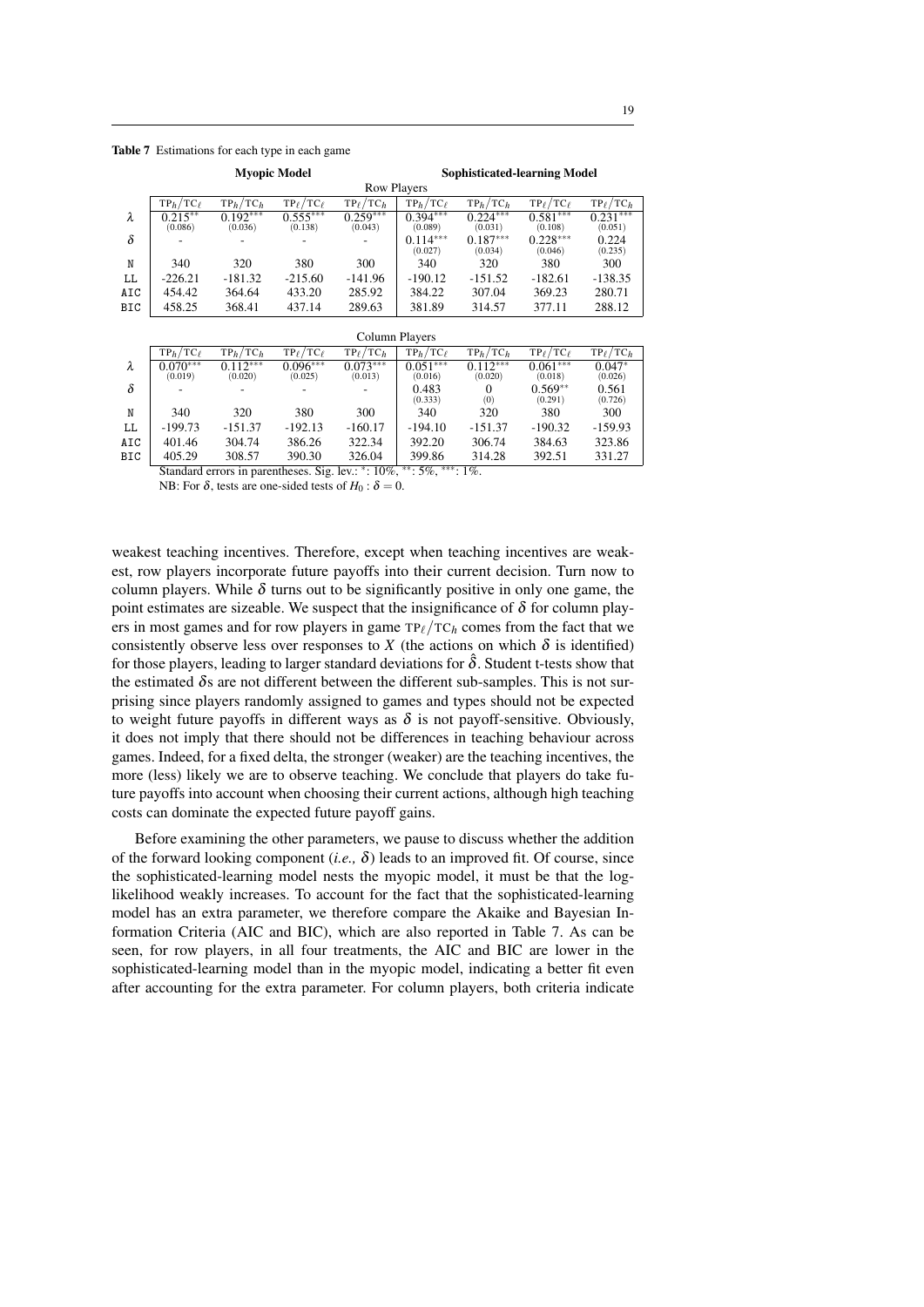that the sophisticated-learning model gives a better fit only for the treatment  $TP_h/TC_\ell$ , and the AIC also gives a slight lead to the SL model in treatment  $TP_\ell/TC_\ell$ .

*Remark 3 (Mean Squared Deviation.)* For each model, we can also calculate the mean squared deviation to get another metric of how the estimated choice probabilities match the data. Such an analysis is problematic because it does not compensate for the fact that the sophisticated learning model contains an additional parameter and as such, must lead to a lower MSD. However, it has the advantage that we can conduct statistical tests. The results are discussed in an online appendix. Stated briefly, the analysis shows that in games where teaching incentives are relatively strong, the MSD for row players are significantly lower when we use our sophisticated-learning model that when we use the myopic model. When teaching incentives are weaker, we can never reject the hypothesis of equality of MSD, this holds for column players across all games and for row players in the game  $TP_\ell/TC_h$ , which had the weakest incentives for teaching. Hence, introducing a forward-looking component into the myopic model helps to track the behaviour of players who are given high incentives to teach and who, according to the our earlier analysis, have the highest propensity to do so.

Turn now to a deeper analysis and comparison of our parameter estimates. First, observe that the estimate of  $\lambda$  for row players is marginally higher in the sophisticatedlearning model for the three games where  $\delta$  is significantly positive, suggesting that at least part of what the myopic model picks up as mistakes are more properly viewed as far-sighted, profit maximizing behaviour. On the other hand, for column players, the exact opposite is found with  $\lambda$  being estimated lower in the sophisticated-learning model.

Next observe that for both the sophisticated-learning model and the myopic model, the estimate of  $\lambda$  is noticeably higher for row players than for column players. Given λ, a belief, *b*, and teaching cost, θ, the probability a decision maker takes action *X* can be written as:

$$
p(b, \lambda, \theta) = \frac{\exp(\lambda \theta(b - 0.8))}{1 + \exp(\lambda \theta(b - 0.8))}.
$$

Recall then from Table 1 that  $\theta \in \{5, 15\}$  for row players and  $\theta = 40$  for column players. Therefore, in order to get the same choice probability for the same belief, we must have  $\lambda$  larger for row players than for column players. Therefore, the overall sensitivity to payoff differences is really  $\theta \lambda$ . Computing this for the myopic model and we actually have that  $\theta \lambda$  is larger for column players than for row players, except in the treatment  $TP_{\ell}/TC_{h}$ . For the sophisticated-learning model, the comparison is reversed with  $\theta \lambda$  higher for row players, except in treatment  $TP_h/TC_\ell$ , where  $\theta \lambda$ remains slightly smaller. Both of these findings reinforce our view that it is row players who are actually teaching. In the myopic model, since row players are teaching, it looks like they are making more mistakes, hence the sensitivity to payoff differences is smaller. However, once long run considerations are accounted for in the sophisticated-learning model, the row players' behaviour no longer looks like mistakes, but instead profit maximization, hence sensitivity increases.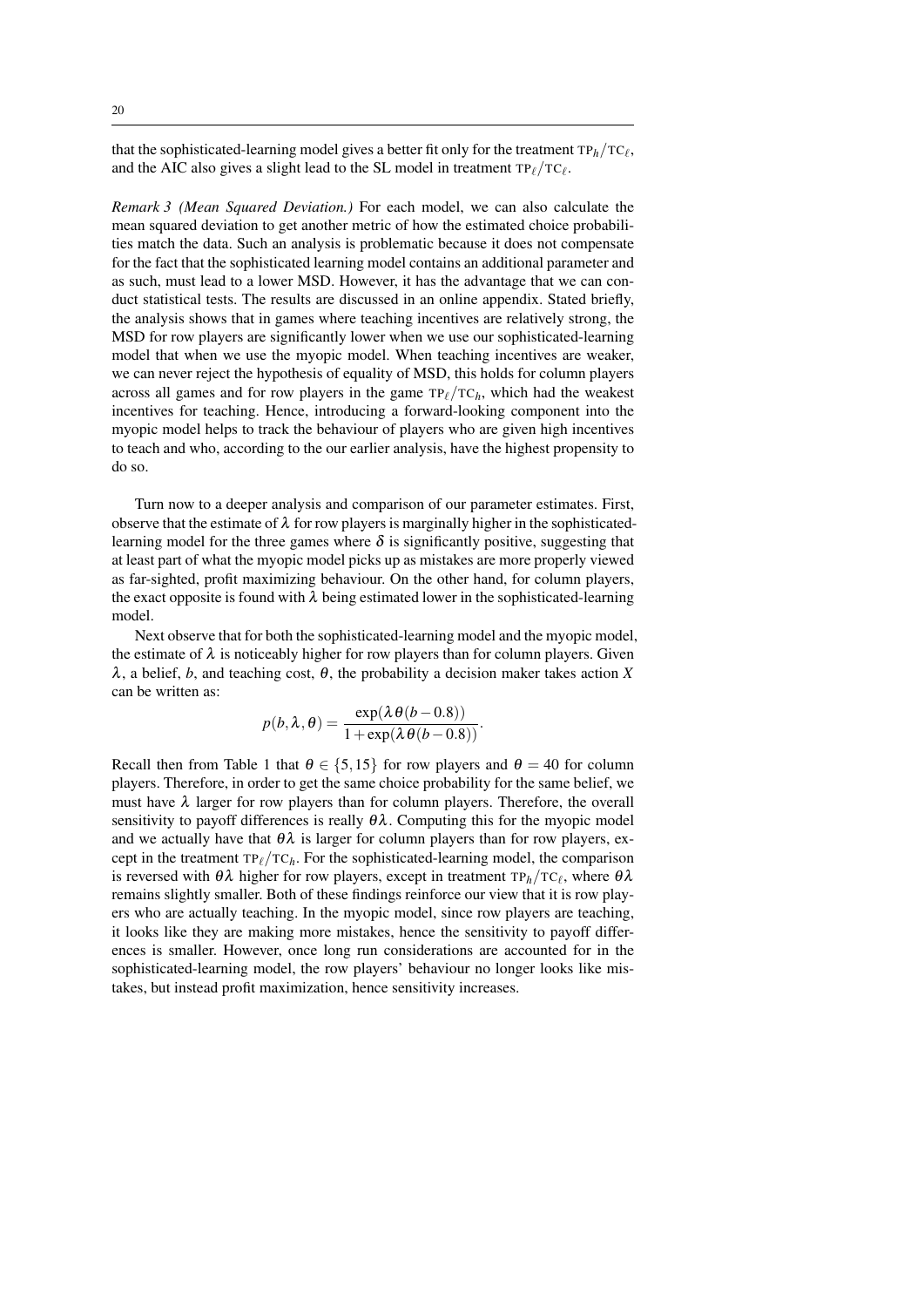### 7 Conclusion

In the past decade, several learning models have been devised to describe how people play games. Still, an almost universal assumption in all these models is that players regard their opponents' behaviour as generated by an exogenous process and do not realize that they could influence it *via* their actions. A few recent studies have highlighted the limits of this assumption in various circumstances. More precisely, players might be more sophisticated and attempt to teach their opponent to play a particular action (which is often a Nash equilibrium). This paper has tried to emphasize the determinants of such a strategic behaviour and to show that subjects are often responsive to the incentives that they are given to engage in far-sighted behaviour. Our results have shown the existence of such sophistication in several ways. First, we demonstrated a sophistication bias in players' belief-formation process, which indicates that players take long-run strategic considerations into account. This paves the way for the use of strategic teaching we described in a following step. We found that, particularly when teaching incentives are high (*i.e.,* when teaching is both relatively safe and beneficial), players profitably engage in strategic teaching to drive play to the efficient Nash equilibrium. More precisely, they are much more likely to play their part of the Pareto efficient Nash equilibrium, despite it not being a best response to their static beliefs. Over time, as their opponents learn, this pushes play to the efficient Nash equilibrium. When we made teaching more difficult (by raising the cost of teaching and/or lowering the potential benefit to teaching), we showed that players are much less likely to take long-run considerations into account. In the latter cases, particularly when teaching incentives are the lowest, coordination failure is more prominent.

¿From these results, it is then natural to propose a model that could account for players' behaviour in a unified way across all our games. To address this issue, we extended a model of decision making by introducing a forward-looking component to provide a more accurate description of players using a long-run strategy. Our results showed that this extended model significantly improved the fit for teachers and, by doing so, it also provided a unifying framework to describe players' behaviour in all our games.

## References

- Battalio R, Samuelson L, van Huyck J (2001) Optimization incentives and coordination failure in laboratory stag hunt games. Econometrica 69:749–764
- Benabou R, Tirole J (2002) Self-confidence and personal motivation. Quarterly Journal of Economics 117:871–915
- Brandts J, Cooper D (2006) A change would do you good: An experimental study of how to overcome coordination failure in organizations. American Economic Review 96:669–693
- Brandts J, Cooper D, Fatas E (2007) Leadership and overcoming coordination failure with asymmetric costs. Experimental Economics 10:269–284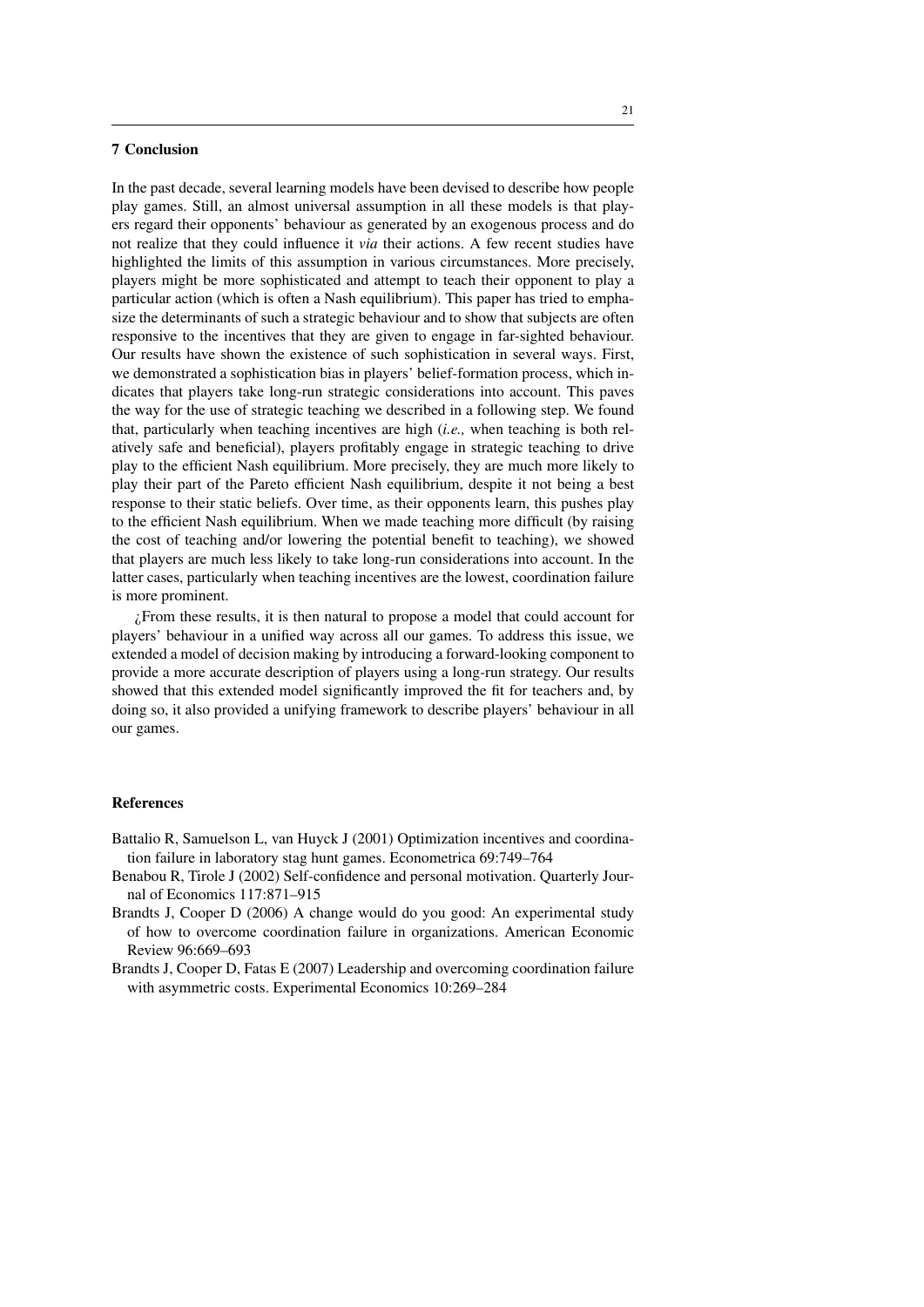- Camerer C, Ho TH (1999) Experienced-weighted attraction learning in normal form games. Econometrica 67(4):827–874
- Camerer C, Lovallo D (1999) Overconfidence and excess entry: An experimental approach. American Economic Review 89:306–318
- Camerer CF, Ho TH, Chong JK (2002) Sophisticated experience-weighted attraction learning and strategic teaching in repeated games. Journal of Economic Theory 104(1):137–188
- Camerer CF, Ho TH, Chong JK (2004) A cognitive hierarchy model of games. Quarterly Journal of Economics 119(3):861–898
- Cason T, Lau SHP, Mui VL (2008) Learning, teaching, and turn taking in the repeated assignment game, mimeographed
- Chaudhuri A, Schotter A, Sopher B (2009) Talking ourselves to efficiency: Coordination in inter-generational minimum effort games with private, almost common and common knowledge of advice. Economic Journal 119:91–122
- Cheung YW, Friedman D (1997) Individual learning in normal form games: Some laboratory results. Games and Economic Behavior 19(1):46–76
- Cho IK, Sargent TJ (2008) Self-confirming equilibrium. In: Durlauf S, Blume L (eds) The New Palgrave Dictionary of Economics
- Cho IK, Williams N, Sargent TJ (2002) Escaping Nash inflation. Review of Economic Studies 69(1):1–40
- Costa-Gomes MA, Weizsacker G (2008) Stated beliefs and play in normal form ¨ games. Review of Economic Studies 75(3):729–762
- Costa-Gomes MA, Crawford VP, Broseta B (2001) Cognition and behavior in normal-form games: An experimental study. Econometrica 69(5):1193–1235
- Crawford VP (1995) Adaptive dynamics in coordination games. Econometrica 63(1):103–143
- Ehrblatt W, Hyndman K, Özbay E, Schotter A (2008) Convergence: An experimental study of teaching and learning in repeated games, mimeographed
- Ellison G (1997) Learning from personal experience: One rational guy and the justification of myopia. Games and Economic Behavior 19:180–210
- Erev I, Roth AE (1998) Predicting how people play games: Reinforcement learning in experimental games with unique, mixed strategy equilibria. The American Economic Review 88(4):848–881
- Fudenberg D, Levine DK (1989) Reputation and equilibrium selection in games with a patient player. Econometrica 57:759–778
- Fudenberg D, Levine DK (1998) The Theory of Learning in Games. The MIT Press
- Hopkins E (2002) Two competing models of how people learn in games. Econometrica 70(6):2141–2166
- van Huyck J, Battalio R, Beil R (1990) Tacit coordination games, strategic uncertainty and coordination failure. American Economic Review 80(1):234–248
- Jehiel P (2001) Limited foresight may force cooperation. Review of Economic Studies 68:369–391
- Kandori M, Mailath G, Rob R (1993) Learning, mutation, and long run equilibria in games. Econometrica 61:29–56
- Knez M, Camerer C (1994) Creating expectational assets in the laboratory: Coordination in 'weakest-link' games. Strategic Management Journal 15:101–119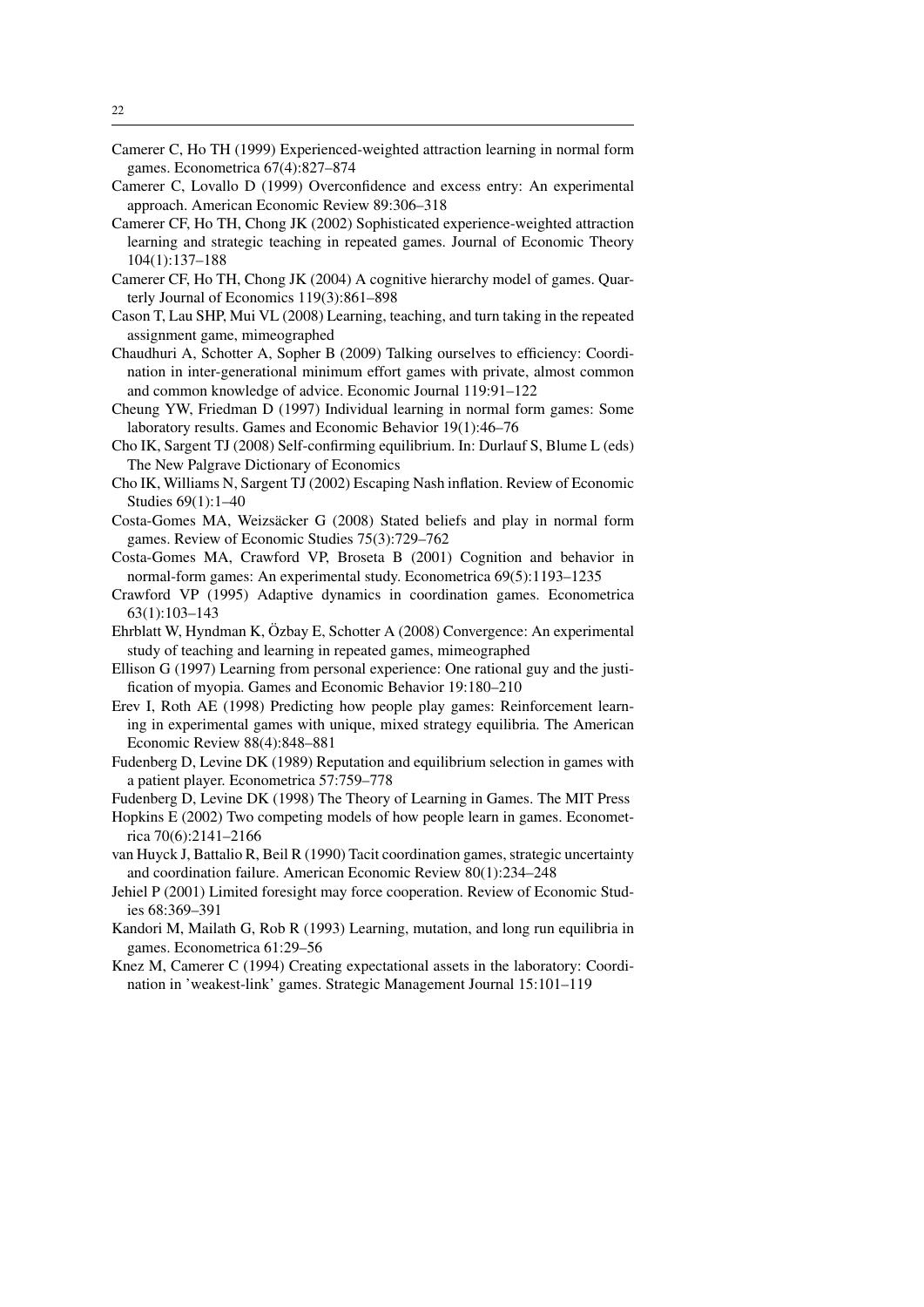- Knez M, Camerer C (2000) Increasing cooperation in prisoner's dilemmas by establishing a precedent of efficiency in coordination games. Organizational Behavior and Human Decision Processes 82:194–216
- Marcet A, Sargent TJ (1989) Convergence of least squares learning mechanisms in self-referential linear stochastic models. Journal of Economic Theory 48:337–368
- Mengel F (2008) Learning by (limited) forward looking players, working Paper RM/08/053
- Nyarko Y, Schotter A (2002) An experimental study of belief learning using elicited beliefs. Econometrica 70(3):971–1005
- Offerman T, Sonnemans J (2001) Is the quadratic scoring rule behaviorally incentive compatible?, mimeographed
- Offerman T, Sonnemans J, Schram A (2001) Expectation formation in step-level public good games. Economic Inquiry 39:250–269
- Roll R (1984) Orange juice and weather. American Economic Review 74(5):861–80
- Rutström EE, Wilcox NT (2004) Learning and belief elicitation: Observer effects. Working paper
- Samuelson L (1998) Evolutionary Games and Equilibrium Selection. The MIT Press
- Stahl DO, Wilson PW (1995) On players models of other players: Theory and experimental evidence. Games and Economic Behavior 10(1):218–254
- Terracol A, Vaksmann J (2009) Dumbing down rational players: Learning and teaching in an experimental game. Journal of Economic Behavior and Organization 70(1-2):54–71
- Weibull JW (1997) Evolutionary Game Theory. The MIT Press
- Zeiliger R (2000) A presentation of regate, internet based software for experimental economics., http://www.gate.cnrs.fr/∼zeiliger/regate/regateintro.ppt, Lyon: GATE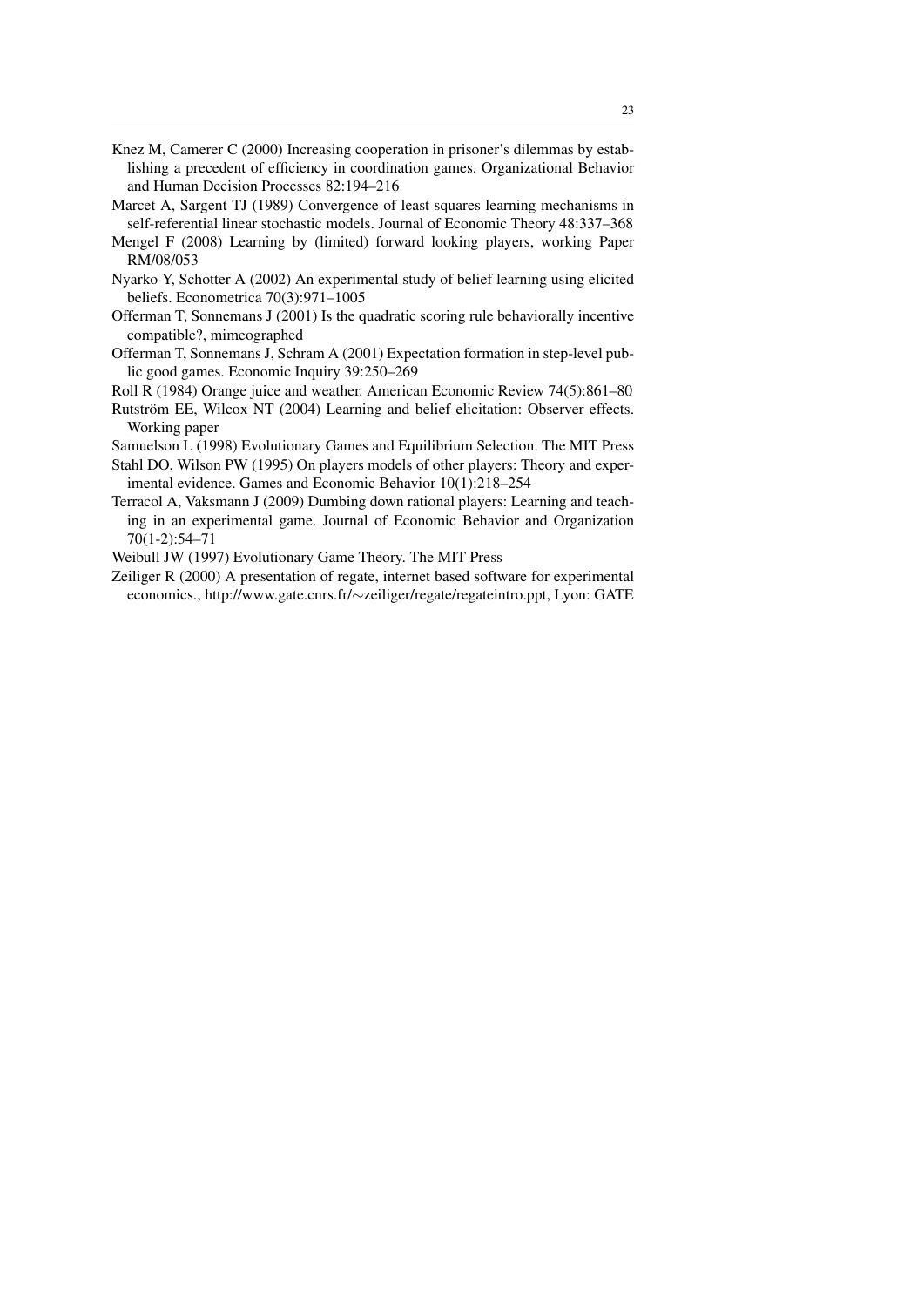### Appendix A. Instructions (translated from French)

Thank you for participating in this experimental session. During this session, upon the choices you make, you may be able to earn a significant amount of money which will be paid you in private at the end of the experiment. Your identity and those of the other participants will never be disclosed.

This session contains 20 repetitions (which will be labelled "rounds" on your screen). Your final payment corresponds to the sum of the payoffs you earn at each repetition. More precisely, during the 20 rounds of this session, you will make points labelled in Unités Monétaires Expérimentales (UME). At the end of this session, your total payment in UME will be converted into Euros at the rate:

### 100 UME = €2.1

During this session, you will not be allowed to communicate with other participants. If you have any questions, please raise the hand and the experimenter will publicly answer.

# *Type and matching*

At the beginning of the session, you will be attached a "type", you can be either of type 1 or of type 2. Your type will remain the same for the whole session. Moreover, you will be matched with a pair partner, picked up at random at the beginning of the session among the participants whose type is different from yours. For example, if you are of type 1 (resp. type 2), your pair partner will be of type 2 (resp. type 1). Your pair partner will be the same for the whole session.

### *Your decisions*

In each round, every participant can choose among  $2$  decisions:  $X$  or  $Y$ . The payoff associated to your decision in a given round depends on your own decision and the decision of your pair partner. These payoffs are presented in Tables B.1 or B.2 below if you are respectively of type 1 or of type 2.

### *Prediction of other people's decisions*

Prior to choosing a decision in each round, you will be given the opportunity to earn additional money by predicting the decision your pair partner will take in the current round. Thus, at the beginning of each round, you will be asked the following two questions:

- On a scale from 0 to 100, how likely do you think your pair partner will take decision X?
- On a scale from 0 to 100, how likely do you think your pair partner will take decision Y?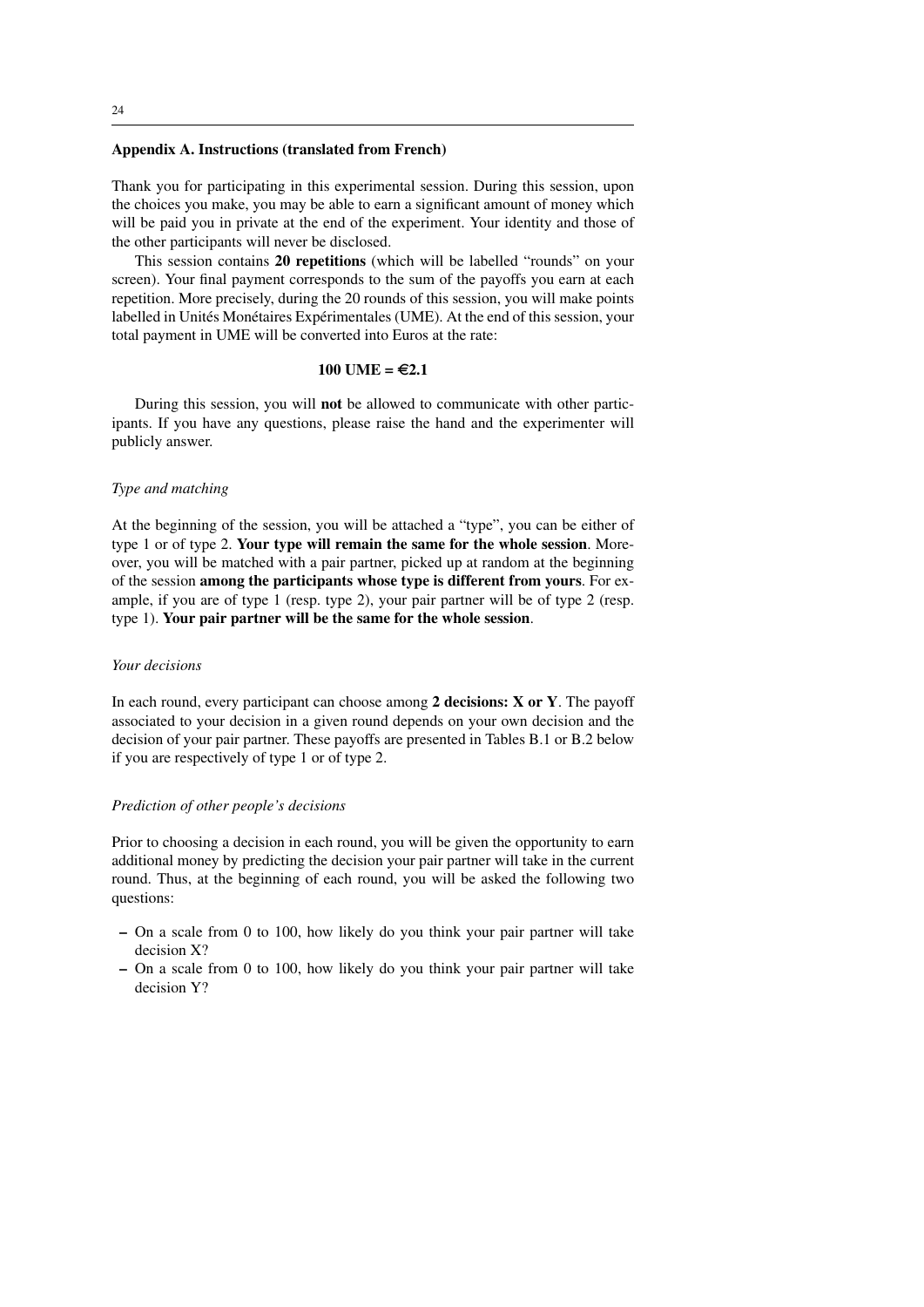For each question you have to key in a number greater than or equal to 0. The sum of the two numbers you enter has to equal 100. For example, suppose that you think that there is a 65% chance that your pair partner will take decision X and a 35% chance that your pair partner will take decision Y. In this case, you will key in 65 in the upper box on the screen and 35 in the other box. At the end of each round, we will look at the decision actually made by your pair partner and compare his decision to your prediction. We will then pay you for your predictions as follows. Consider the above example: you entered 65% for decision X and 35% for decision Y. Suppose now that your pair partner actually chooses Y. In this case, your payoff for your predictions will be:

$$
4[2 - (1 - 0.35)^2 - (0.65)^2].
$$

In other words, you will be given a fixed amount of  $4 \times 2 = 8$  points (in UME) from which we will subtract an amount which depends on how inaccurate your predictions were. To do this, when we find out what decision your pair partner has made, we will take the number you assigned to that decision, in this example 35% (or 0.35) on Y, subtract it from 100% (or 1), square it and multiply by 4. Next, we will take the numbers assigned to the decision not made by your pair partner, in this case the 65% (or 0.65) you assigned to X, square them and multiply by 4. These two squared numbers will then be subtracted from the 8 points we initially gave you to determine the final payoff associated to your predictions for the current round.

Note that since your predictions are made before you know what your pair partner has actually chosen, the best thing you can do to maximize the expected size of your prediction payoff is to simply state your true beliefs about what you think your pair partner will do. Any other predictions will decrease the amount you can expect to earn as a prediction payoff. Note also that you can not lose points from making predictions but can only earn more points. The worst you can do is predicting that your pair partner will take one particular decision with 100% certainty but it turns out that he actually takes a different decision. In this case, you will earn 0 point. Similarly, the best you can do is to guess correctly and assign 100% to that decision which turns out to be the actual decision chosen. Here, you will keep the whole 8 points amount that was given to you at the beginning of the current round.

In each round, you will have two minutes to enter a correct report. If you make a mistake in a report, i.e. if you enter two numbers which sum is different from 100, or if your report is incomplete, you will be able to retry as many times as you want subject to the fact that you have enough time left to do so. If the available time runs out while you have not entered a correct report, the game continues and you will take your decision but you will not get any payoff for your predictions at the current round.

### *The computer screens*

In each round, you will enter your predictions and take your decisions on different screens represented below.

In the first screen, you will have to report your predictions. You have to enter one number for each decision in the box next to the corresponding question. You will see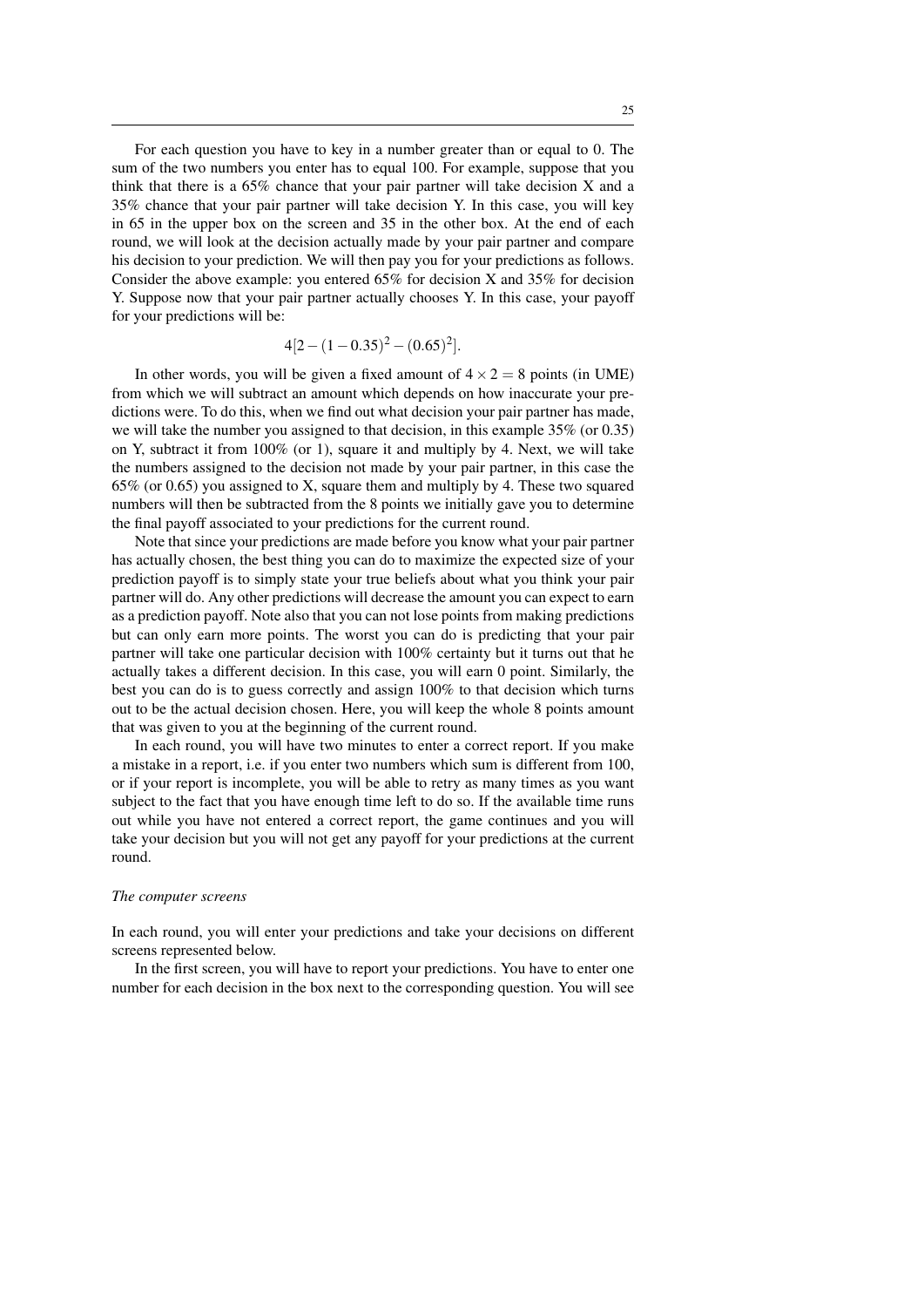on your screen the time remaining to report your predictions in figures at the upper right of the screen. Below the two questions, you have a calculator that automatically provides you, in the box "Sum", the sum of the numbers you enter and show you, in the box "Rest", 100 minus the number you have already entered so that it would made computations easier while reporting your predictions. You can change your report at any time provided that you have any time left to do so and when your report sounds to you satisfactory, click OK to proceed to the next screen to take your decision.

In the next screen, you will have to pick up a decision among the two decisions available. To do so, you have to click on the box corresponding to your choice. You have as much time as you want to take your decision.

Once you have reported your predictions and taken your decision, you will get information about the current round. More precisely, you will see recapitulated on a final screen your decision, the decision of your pair partner, your payoff and the payoff of your pair partner associated to your decisions along with the predictions you reported and your prediction payoff. Your predictions, your decisions, the decisions of your partner, and your respective decision payoffs will remain present during the whole session on the bottom of your screen in the table which recapitulates the history of the game by round, so that you will always be able to track what happened in previous round and you will always see which round you are in. Moreover, the last line in the table reminds you of your type so that you could always look at the payoff tables in an appropriate way.

## *Your Final Payment*

The payoff associated to your predictions will be in addition of what you will make with your decisions. Your final payment in UME will simply be **the sum of all pay**offs you will make throughout the 20 rounds of this session; it is this total payoff that will be converted into Euros at the above rate.

Tables and Figures From Experimental Instructions

The two following Tables show subjects' payoffs for game  $TP_h/TC_\ell$ , apart from the payoffs contained in these Tables, the instructions are obviously the same in all games.

| Your decision | Decision of your | Your payoff $\vert$ | The payoff of     |
|---------------|------------------|---------------------|-------------------|
|               | pair partner     |                     | your pair partner |
|               |                  |                     |                   |
|               |                  |                     |                   |
|               |                  |                     |                   |
|               |                  |                     |                   |

Table B.1. Description of Payoffs for Type 1 Players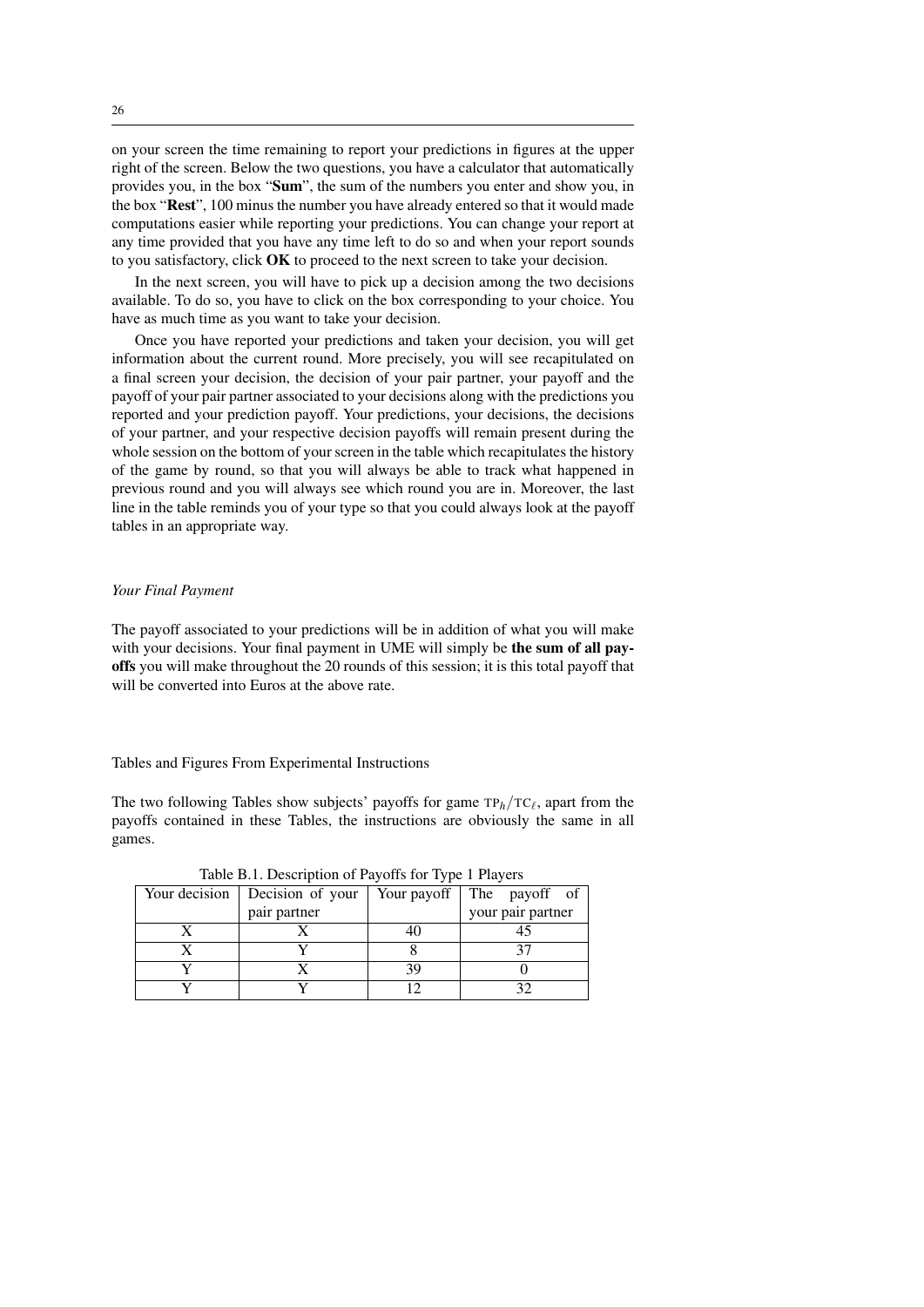|                       | raone D.2. Description of Fayons for Type 2.1 layers |    |                                   |
|-----------------------|------------------------------------------------------|----|-----------------------------------|
| Your decision $\vert$ | Decision of your                                     |    | Your payoff $\vert$ The payoff of |
|                       | pair partner                                         |    | your pair partner                 |
|                       |                                                      | 45 |                                   |
|                       |                                                      |    |                                   |
|                       |                                                      |    |                                   |
|                       |                                                      | 21 |                                   |

Table B.2. Description of Payoffs for Type 2 Players

*The screen where you will be asked to report your predictions (the last line of the table shows the appropriate type, type 1 in this example)*

## Fig. 2 Screenshot 1

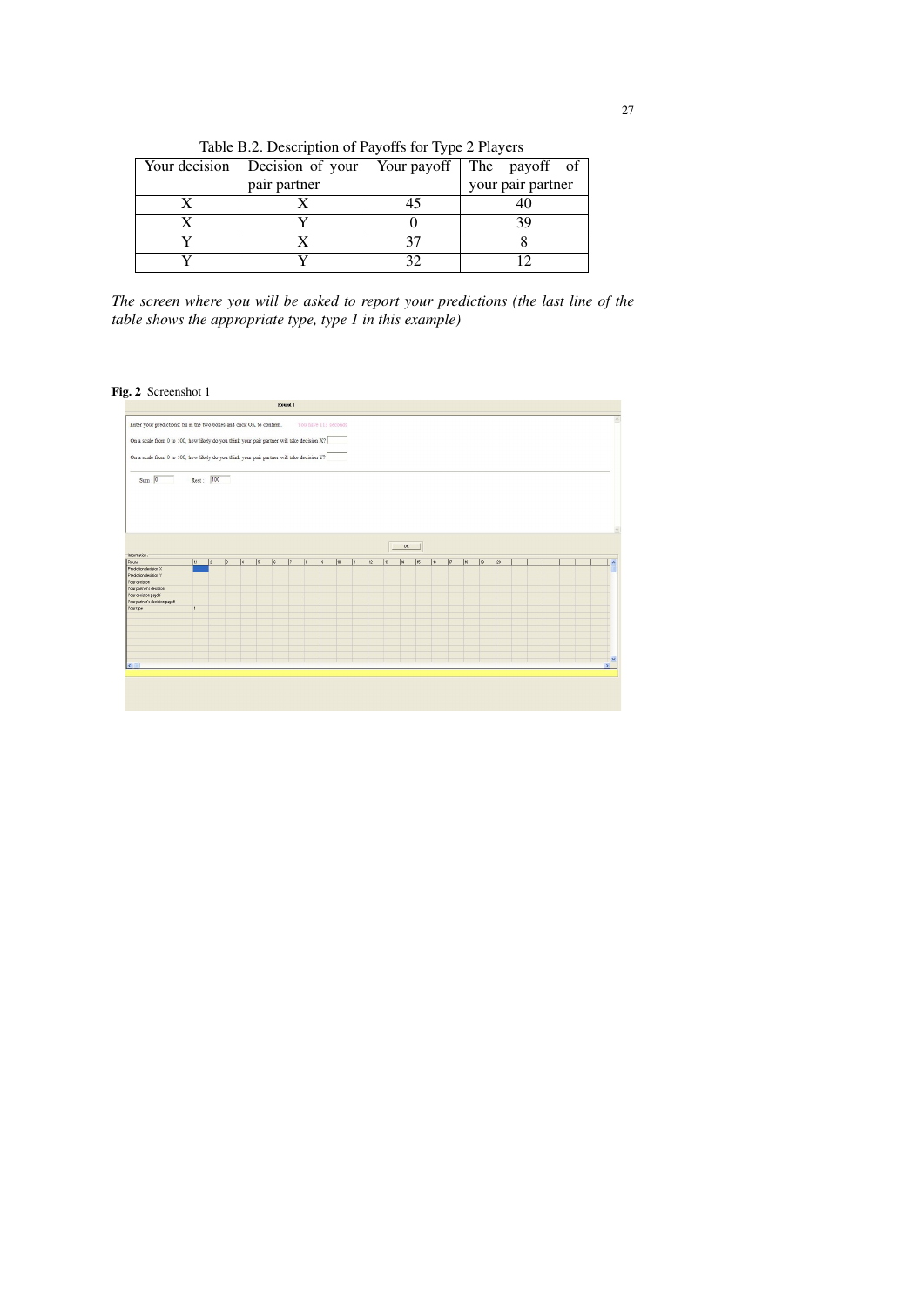*The screen where you will be asked to take your decision (the last line of the table shows the appropriate type, type 1 in this example)*

# Fig. 3 Screenshot 2

| Take a decision: X or Y.                                                                                                                                                                |            |     |     |            |                |     |              |     |         |              |   |   |                |                |   |    |                |   |    |   |  |  |  |                      |
|-----------------------------------------------------------------------------------------------------------------------------------------------------------------------------------------|------------|-----|-----|------------|----------------|-----|--------------|-----|---------|--------------|---|---|----------------|----------------|---|----|----------------|---|----|---|--|--|--|----------------------|
| Your choice:                                                                                                                                                                            | decision X |     |     | decision Y |                |     |              |     |         |              |   |   |                |                |   |    |                |   |    |   |  |  |  |                      |
|                                                                                                                                                                                         | u          | lż. | lə. | $\vert$ 4  | $\overline{5}$ | le. | $\mathbf{z}$ | Te: | $ _{3}$ | $ 10\rangle$ | m | v | $\overline{v}$ | $\overline{1}$ | n | 16 | $\overline{u}$ | n | 19 | z |  |  |  | $\sim$               |
|                                                                                                                                                                                         |            |     |     |            |                |     |              |     |         |              |   |   |                |                |   |    |                |   |    |   |  |  |  |                      |
|                                                                                                                                                                                         |            |     |     |            |                |     |              |     |         |              |   |   |                |                |   |    |                |   |    |   |  |  |  |                      |
|                                                                                                                                                                                         |            |     |     |            |                |     |              |     |         |              |   |   |                |                |   |    |                |   |    |   |  |  |  |                      |
|                                                                                                                                                                                         | $\sqrt{1}$ |     |     |            |                |     |              |     |         |              |   |   |                |                |   |    |                |   |    |   |  |  |  |                      |
|                                                                                                                                                                                         |            |     |     |            |                |     |              |     |         |              |   |   |                |                |   |    |                |   |    |   |  |  |  |                      |
|                                                                                                                                                                                         |            |     |     |            |                |     |              |     |         |              |   |   |                |                |   |    |                |   |    |   |  |  |  |                      |
|                                                                                                                                                                                         |            |     |     |            |                |     |              |     |         |              |   |   |                |                |   |    |                |   |    |   |  |  |  |                      |
|                                                                                                                                                                                         |            |     |     |            |                |     |              |     |         |              |   |   |                |                |   |    |                |   |    |   |  |  |  |                      |
|                                                                                                                                                                                         |            |     |     |            |                |     |              |     |         |              |   |   |                |                |   |    |                |   |    |   |  |  |  |                      |
| hiormation<br>Round<br>Prediction decision X<br>Prediction decision Y<br>Your decision<br>Your partner's decision<br>Your decision pagoff<br>Your partner's decision pagoli<br>Yourtgoe |            |     |     |            |                |     |              |     |         |              |   |   |                |                |   |    |                |   |    |   |  |  |  | $\frac{1}{\sqrt{2}}$ |